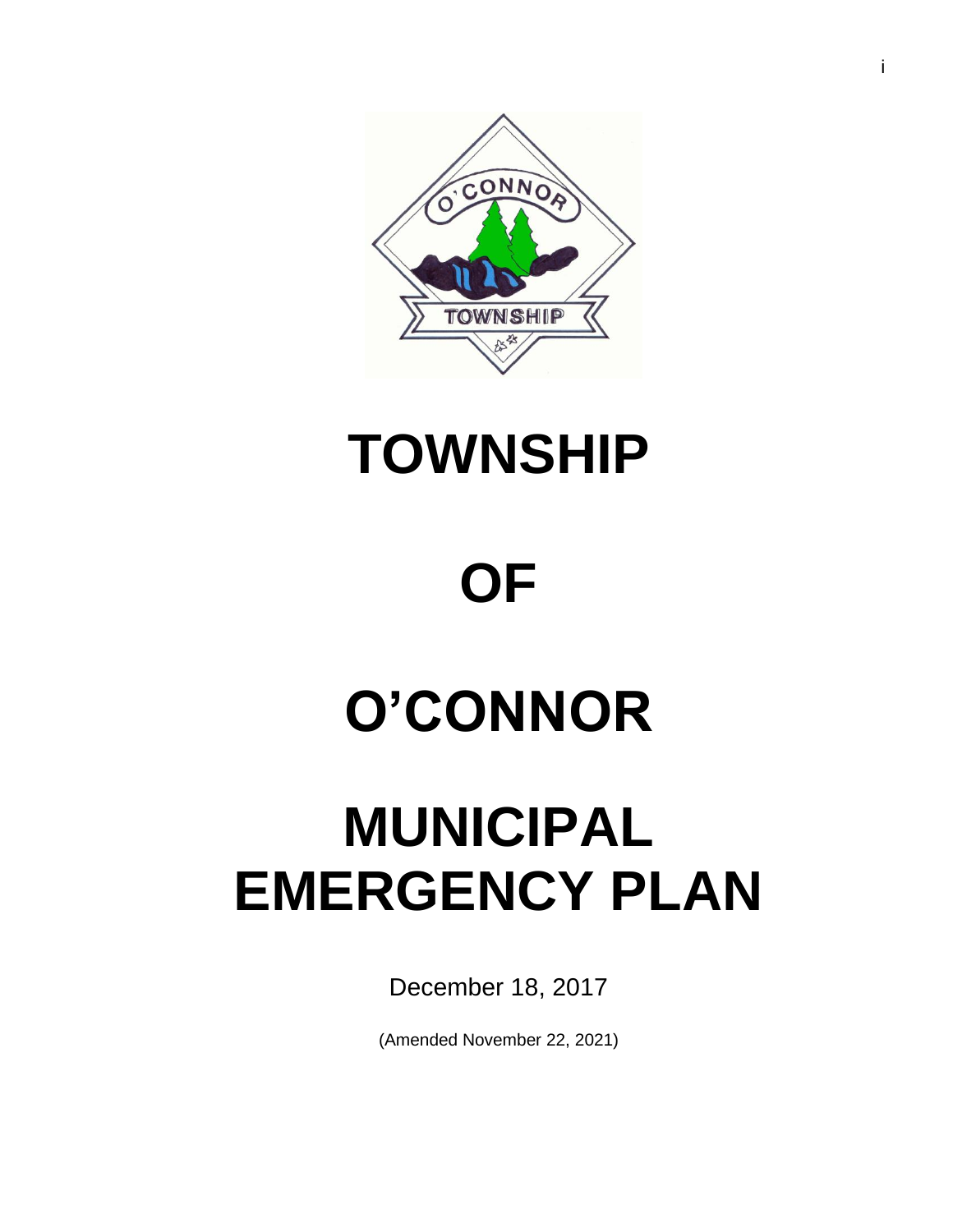## **TABLE OF CONTENTS**

| <b>INTRODUCTION</b>                                                                                     | iii. |
|---------------------------------------------------------------------------------------------------------|------|
| <b>FORWARD</b>                                                                                          | iv   |
| <b>COMMUNITY EMERGENCY MANAGEMENT PROGRAM COMMITTEE </b>                                                | iv   |
| <b>EMERGENCY PLAN FOR THE COORDINATION OF SERVICES IN THE EVENT</b><br>OF A REAL OR IMPENDING EMERGENCY |      |
|                                                                                                         |      |
| 2. COMPOSITION OF THE MUNICIPAL EMERGENCY CONTROL GROUP 1                                               |      |
| 3. COMPOSITION, RESPONSIBILITIES AND POWERS OF THE COMMUNITY                                            | 1    |
|                                                                                                         | 1    |
|                                                                                                         |      |
| <b>RESPONSIBILITIES:</b>                                                                                |      |
| 6.                                                                                                      |      |
|                                                                                                         |      |
|                                                                                                         |      |
|                                                                                                         |      |
|                                                                                                         |      |
| 12. COMMUNITY EMERGENCY MANAGEMENT CO-ORDINATOR 6                                                       |      |
|                                                                                                         |      |
|                                                                                                         |      |
|                                                                                                         |      |
|                                                                                                         |      |
| 17. THE THUNDER BAY DISTRICT SOCIAL SERVICES ADMINISTRATION BOARD                                       |      |
| 18. MINISTRY OF NATURAL RESOURCES & FORESTRY DISTRICT MANAGER  8                                        |      |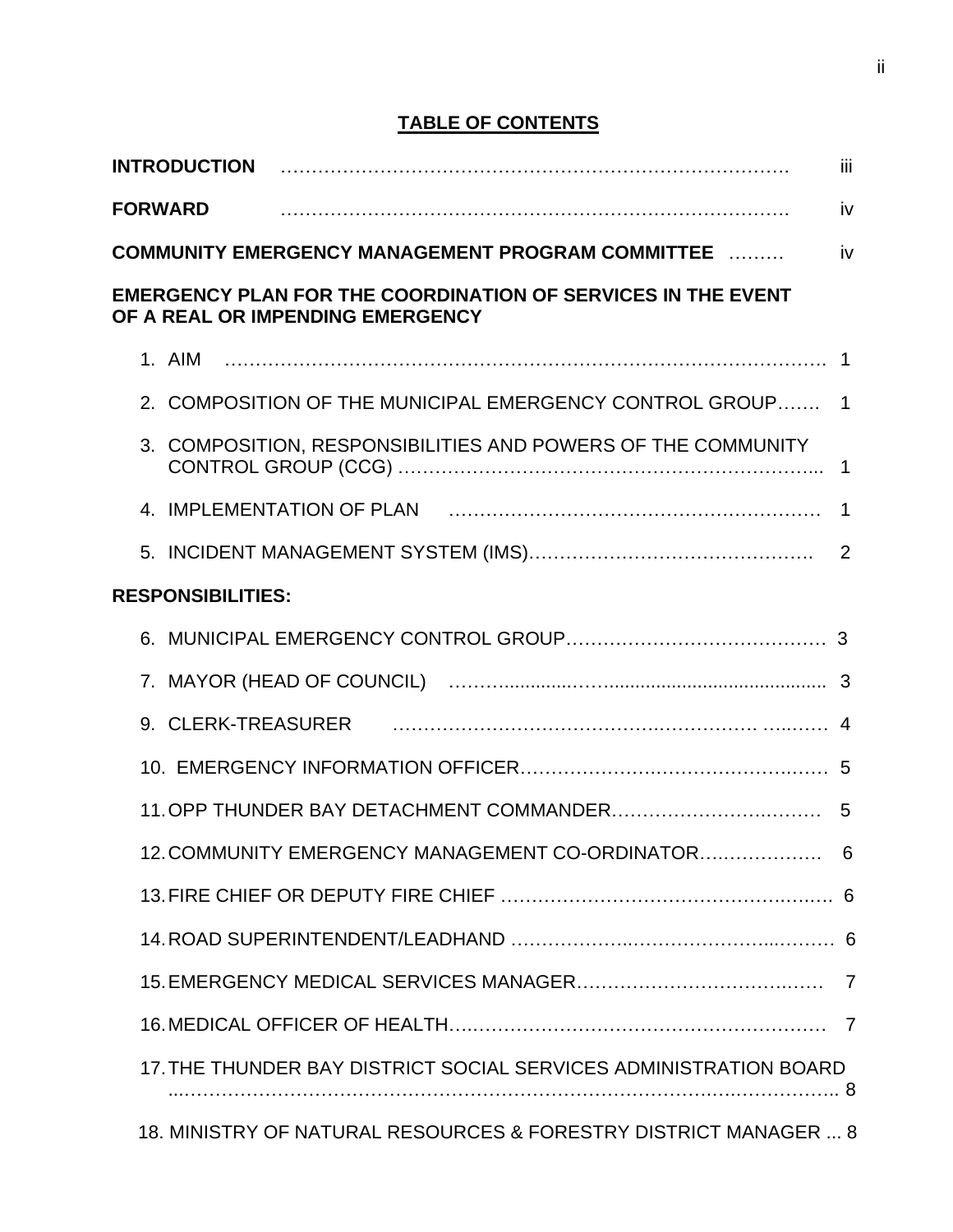## **RESPONSIBILITIES (CON'T):**

| 19. LAKEHEAD REGION CONSERVATION AUTHORITY CAO  8                  |
|--------------------------------------------------------------------|
|                                                                    |
|                                                                    |
| APPENDIX "B" - INCIDENT MANAGEMENT SYSTEM (IMS)  11                |
|                                                                    |
|                                                                    |
| APPENDIX "E" - PUBLIC INFORMATION GUIDE: EVACUATION 19             |
| APPENDIX "F" - PUBLIC INFORMATION GUIDE: DANGEROUS GASES  21       |
| APPENDIX "G" - PUBLIC INFORMATION GUIDE: SEVERE WINDSTORMS/TORNADO |
|                                                                    |

#### **INTRODUCTION**

The Township of O'Connor is situated 26 km west of the City of Thunder Bay, adjacent to the Municipality of Oliver Paipoonge, the Township of Conmee, the Township of Gillies and the unincorporated Township of Marks. It has an area of approximately 109 square km and has a rural population of approximately 700.

Highway 590 runs through the northern half of the Township in an east/west direction and Highway 595 runs north and south through the centre of the Township. The Whitefish River Valley (in the southeast) is a major physical feature of the Township. O'Connor Township is characterized by rural residential development and small-scale agriculture.

O'Connor has a volunteer Fire Service and First Response Team, and its policing is conducted by the OPP Thunder Bay Detachment.

O'Connor has enhanced 911 service.

O'Connor's Critical Infrastructure is listed in a Supplemental Document 1.

The most probable emergencies to affect the Township are listed in the HIRA (Hazard Identification and Risk Analysis) and are attached as Appendix B.

The Ontario Power Generation (OPG) has a Kaministiquia River System Dam Safety and Emergency Preparedness and Response Plan. A Copy of this plan is to be kept in the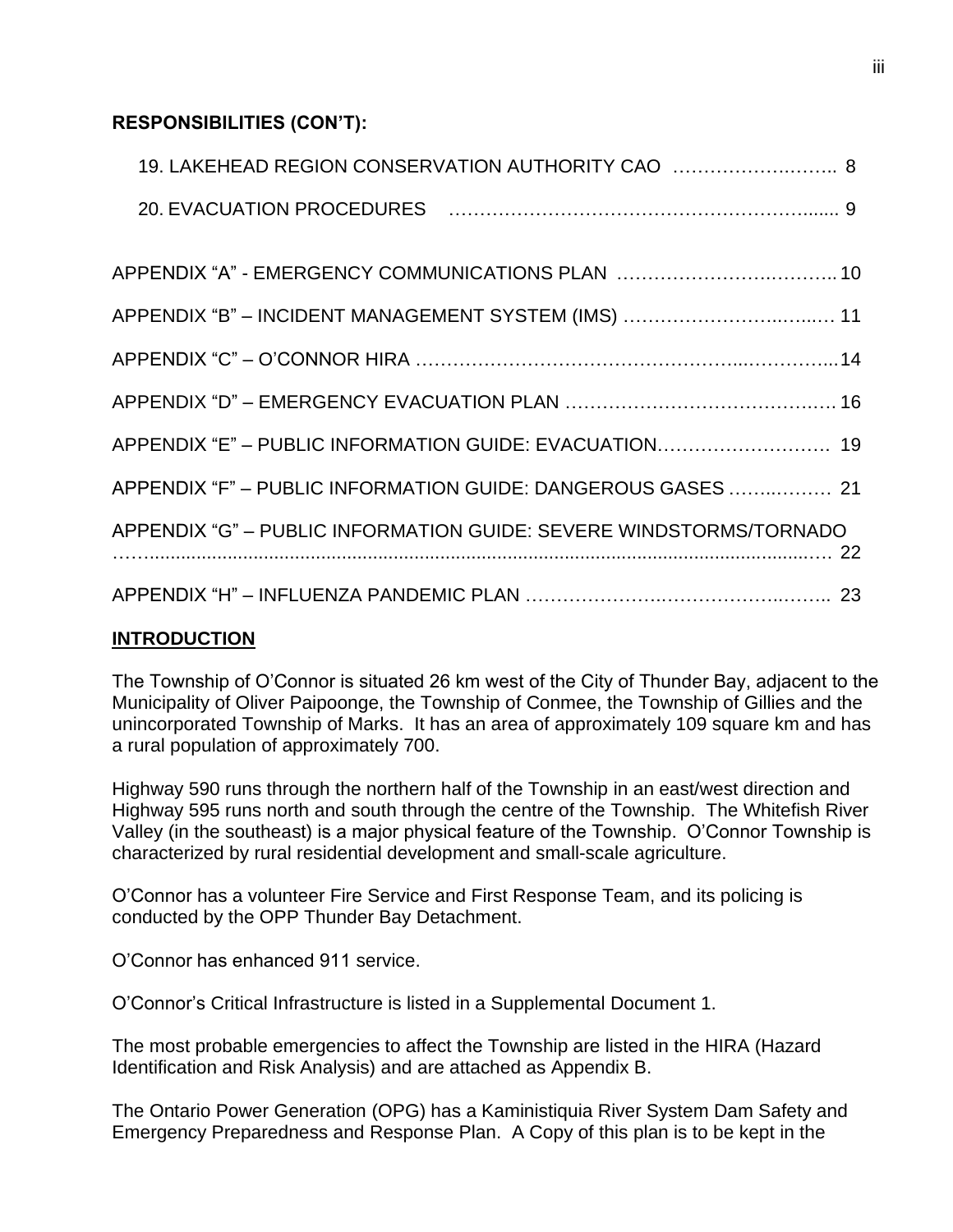Emergency Operations Centre and is referred to in any dam break or serious flooding of the Kaministiquia River.

The Lakehead Region Conservation Authority (LRCA) is the lead agency in a flood. A copy of its Flood Warning System – External Plan is to be kept in the Emergency Operations Centre and is to be utilized in any flood or impending flood.

## **FORWARD**

Emergencies are defined as situations or the threat of impending situations abnormally affecting the health, safety, welfare, or property of the community, which by their nature or magnitude require a controlled and coordinated response by all agencies. These emergencies are distinct from the routine operations carried out by municipal agencies (e.g. fire, police, road departments, etc.).

The Emergency Management and Civil Protection Act is the authority for the by-law formulating this Emergency Plan. This plan prescribes procedures for and the manner, in which, municipal employees and other persons will respond to an emergency.

The Emergency Management and Civil Protection Act states "Head of Council may declare that an emergency exists in the municipality or in any part thereof and may take such action and make such orders as he/she considers necessary and are not contrary to the law to implement the Emergency Plan of the municipality and to protect the property and the health, safety and welfare of the inhabitants of the emergency area". Accordingly, it is clear, that the principal function of the Community Control Group, if assembled, is to assist the Head of Council in making and placing in effect any decisions and orders that are made to control and mitigate the effects of an emergency.

All members of the Municipal Emergency Control Group, and the Community Control Group should read the Township of O'Connor Municipal Emergency Plan, know where their copy is kept and should be familiar with their duties in the event of an emergency.

In addition to this Emergency Plan, each responding department/agency will also have its own Emergency Plan or standard operating procedures, call-out and resource list.

## **COMMUNITY EMERGENCY MANAGEMENT PROGRAM COMMITTEE**

The Community Emergency Management Program Committee is comprised of the Mayor and Council, the Fire Chief, CEMC and Alternate CEMCs, and the Clerk-Treasurer. This group will approve the Emergency Plan's content and review the municipal emergency management program annually and is chaired by the Mayor (Head of Council).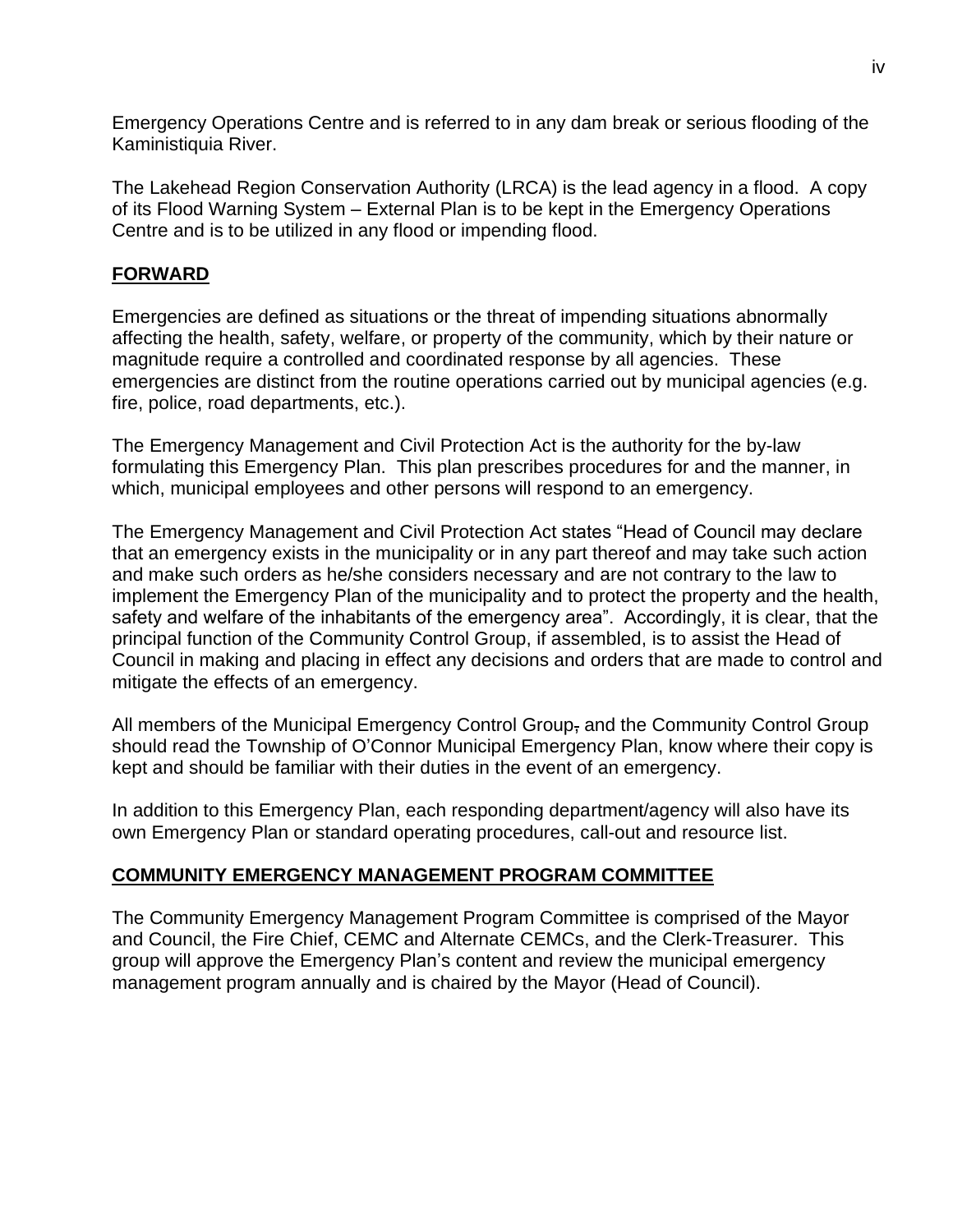#### **EMERGENCY PLAN FOR THE COORDINATION OF SERVICES IN THE EVENT OF A REAL OR IMPENDING EMERGENCY**

#### 1. **AIM**

To establish a general plan of action for the coordinated response in the event of an emergency, or impending emergency, in order, to preserve life, health and property.

#### 2. **COMPOSITION OF THE MUNICIPAL EMERGENCY CONTROL GROUP (MECG)**

The Municipal Emergency Control Group (MECG) shall be comprised of the following persons:

- Mayor
- Clerk-Treasurer
- Fire Chief
- Deputy Fire Chief

All emergency operations shall be directed and controlled by the Municipal Emergency control Group (MECG) who will assemble at the Emergency Operations Centre (EOC).

#### 3. **COMPOSITION, RESPONSIBILITIES AND POWERS OF THE COMMUNITY CONTROL GROUP (CCG)**

The CCG shall act as a support group to the MECG and be comprised of the following persons or their alternates:

- OPP Thunder Bay Detachment Officer
- CEMC
- Roads Superintendent/Leadhand
- Emergency Medical Services Supervisor
- Medical Officer of Health
- Thunder Bay District Social Services Administration Board (TBDSSAB) CAO
- Ministry of Natural Resources and Forestry (MNRF) District Manager (In case of fire, flood, or drought)
- Lakehead Region Conservation Authority (LRCA) CAO (In case of flood)

**Note:** Not all CCG members have to be present for the CCG to function. Additional personnel may be required (a dangerous goods expert, a representative from Ontario Power Generation, etc.).

## 4. **IMPLEMENTATION OF THE PLAN**

It is the responsibility of the first responding agency at the scene of an emergency to assess the situation and to recommend whether this plan should be implemented. If the size or seriousness of the emergency appears beyond the capability or responsibilities of that agency, the plan shall be put into effect. Any member of the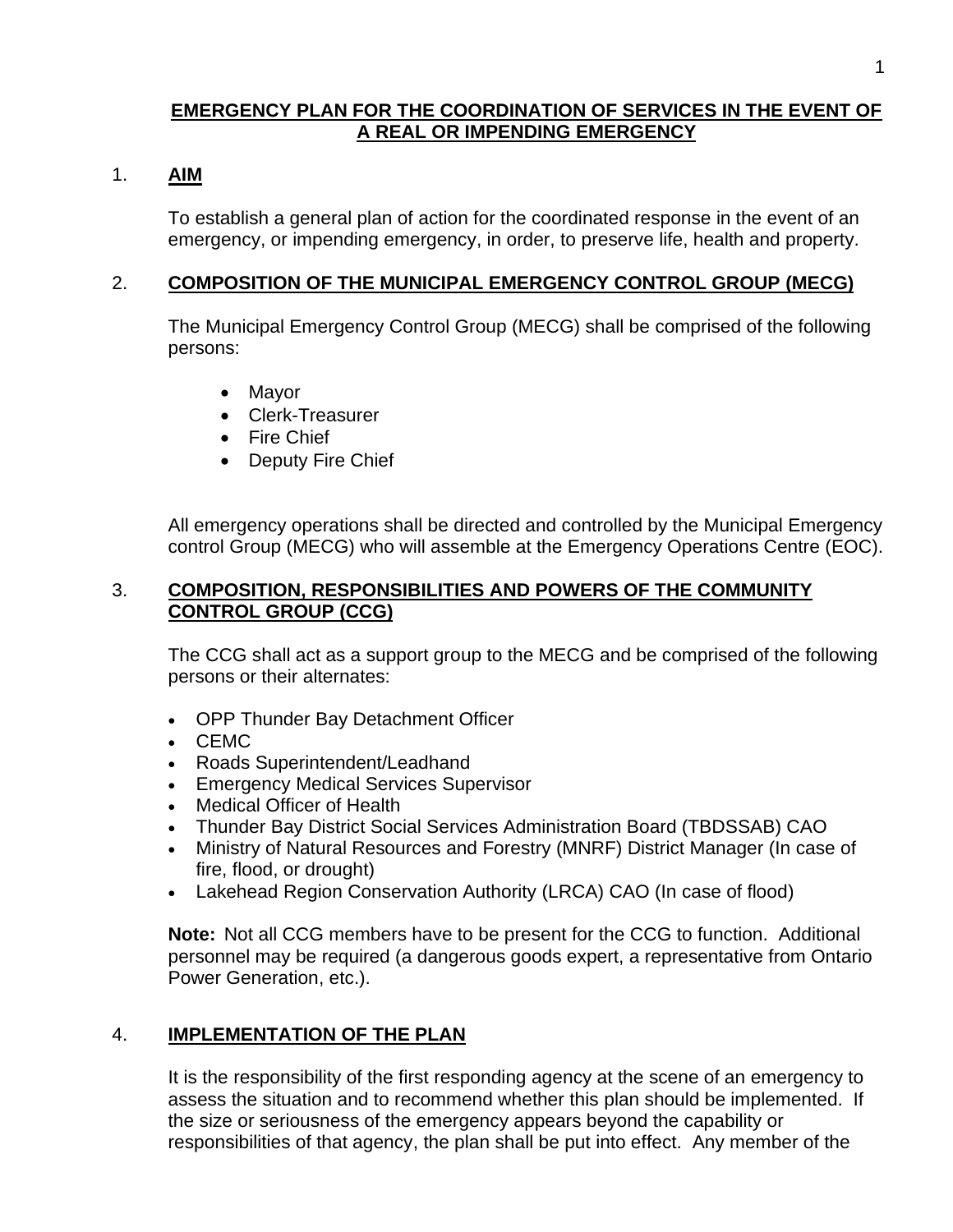CCG, upon realizing the magnitude of an emergency or impending emergency warranting the plan's implementation, may do so.

Once the emergency exists, municipal employees may take such action(s) under this Emergency Plan as required to protect lives and property of the community even though an emergency has not been declared under the Act.

#### 5. **INCIDENT MANAGEMENT SYSTEM (IMS)**

The Ontario Incident Management System (IMS) is designed to be a response system, but it can be used to manage all stages of an incident. It was created to give communities and organizations a common framework to communicate, coordinate and collaborate during an incident response.

An incident is an occurrence or event that requires a coordinated response by emergency services or other responders to protect people, property, and the environment. Whether an incident is small or large, IMS can help communities and organizations work together more effectively and efficiently.

IMS provides guidance on all aspects of coordinating an incident response, including:

- Support to the site
- Coordination of incident response efforts
- Command of incident response efforts
- Communication.

IMS can be used at the site of an incident, for a planned event, in an Emergency Operations Centre (EOC) or a designated location (for non-site-based incidents such as a pandemic or cyber attack) where incident coordination and support take place. IMS is flexible and can be used in both small and large incidents.

In an incident, the first arriving responder becomes the Incident Commander, and they are responsible for all the IMS functions required for the response. The transfer of command may occur if:

- A previously appointed or more appropriate responder is needed to fill the role of the Incident Commander,
- Coordination and Command must be handed over to a different response organization,
- There is a shift change.

If the Incident Commander changes, a detailed hand-over briefing is required.

An EOC may also be opened. The Incident Commander may decide that the incident requires an EOC to provide additional support and resources at the site. The functions of an EOC can also be performed virtually, either by choice or due to circumstances such as poor weather conditions where travelling is not safe.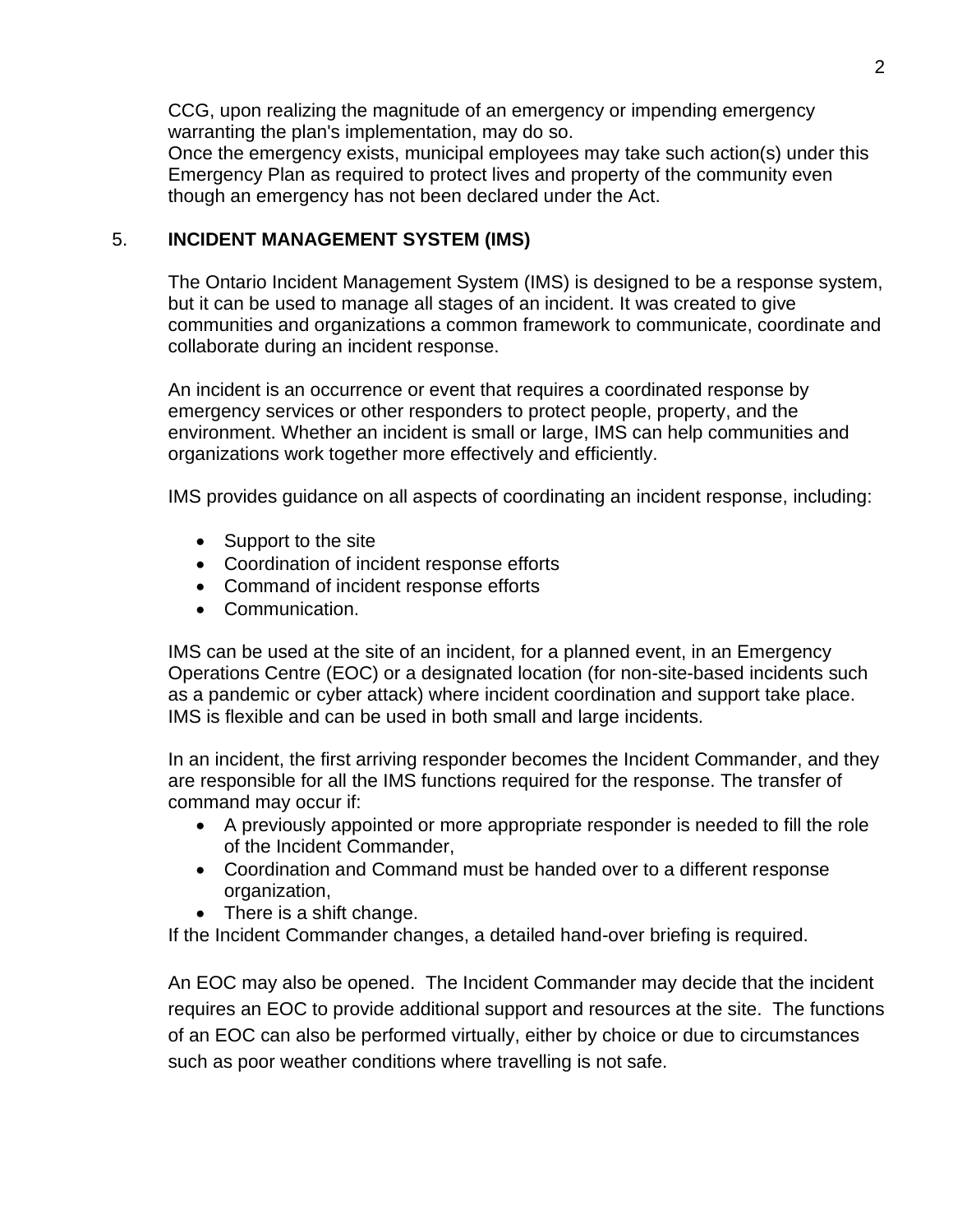Appendix "B" of this Plan details the IMS six core functions, and the rolls of individuals involved.

## 7. **THE MUNICIPAL EMERGENCY CONTROL GROUP (MECG) SHALL:**

- a) Implement the Incident Management System (IMS),
- b) Take such action as is necessary to minimize the effects of an emergency or disaster on the municipality or its inhabitants,
- c) Direct, co-ordinate and supply administrative and logistic support to all municipal departments and volunteer organizations in controlling the emergency or disaster,
- d) Be prepared to authorize the expenditure of municipal funds, which are required for the preservation of life and health,
- e) Establish an information center for issuance of accurate news releases to the media and for issuance of authoritative instructions to the public in general,
- f) Take initiative on any action required which is not covered in the Emergency Plan,
- g) Share information on the emergency and important actions taken by you and your agency with other members of the CCG via a written flip chart type of device and retain the information for the purpose of record keeping,
- h) Ensure all necessary CCG members have been contacted,
- i) Be aware that communications are usually the first thing to break down in an emergency. Ensure the CCG communicate well within the group, to/from their department/agency, use maps when applicable or any other means to assist in sharing of information,
- j) Gather with all available members of the CCG involved at regular intervals called "Operations Cycle" to inform each other of actions taken and problems encountered. Frequency of meetings and agenda items will be established by the Clerk-Treasurer in consultation with the Mayor (Head of Council) and CEMC. Meetings will be kept as brief as possible to allow members to carry out their individual responsibilities,
- k) Ensure all personnel have been accounted for and advised of the termination of the emergency to ensure that no workers are left behind. Each agency should have a list of its personnel working during the emergency and use it as a "checkoff list" at the termination of the emergency,
- l) Individually maintain a log of all actions taken.

## 7. **THE MAYOR (HEAD OF COUNCIL) SHALL:**

- a) Consult with members of the MECG and CCG and decide if a state of emergency should be declared,
- b) Declare an emergency under the Emergency Management & Civil Protection Act, if warranted,
- c) Order an evacuation of people in the danger zone from a potentially life-threatening or health situation, if warranted and in consultation with applicable experts in the CCG,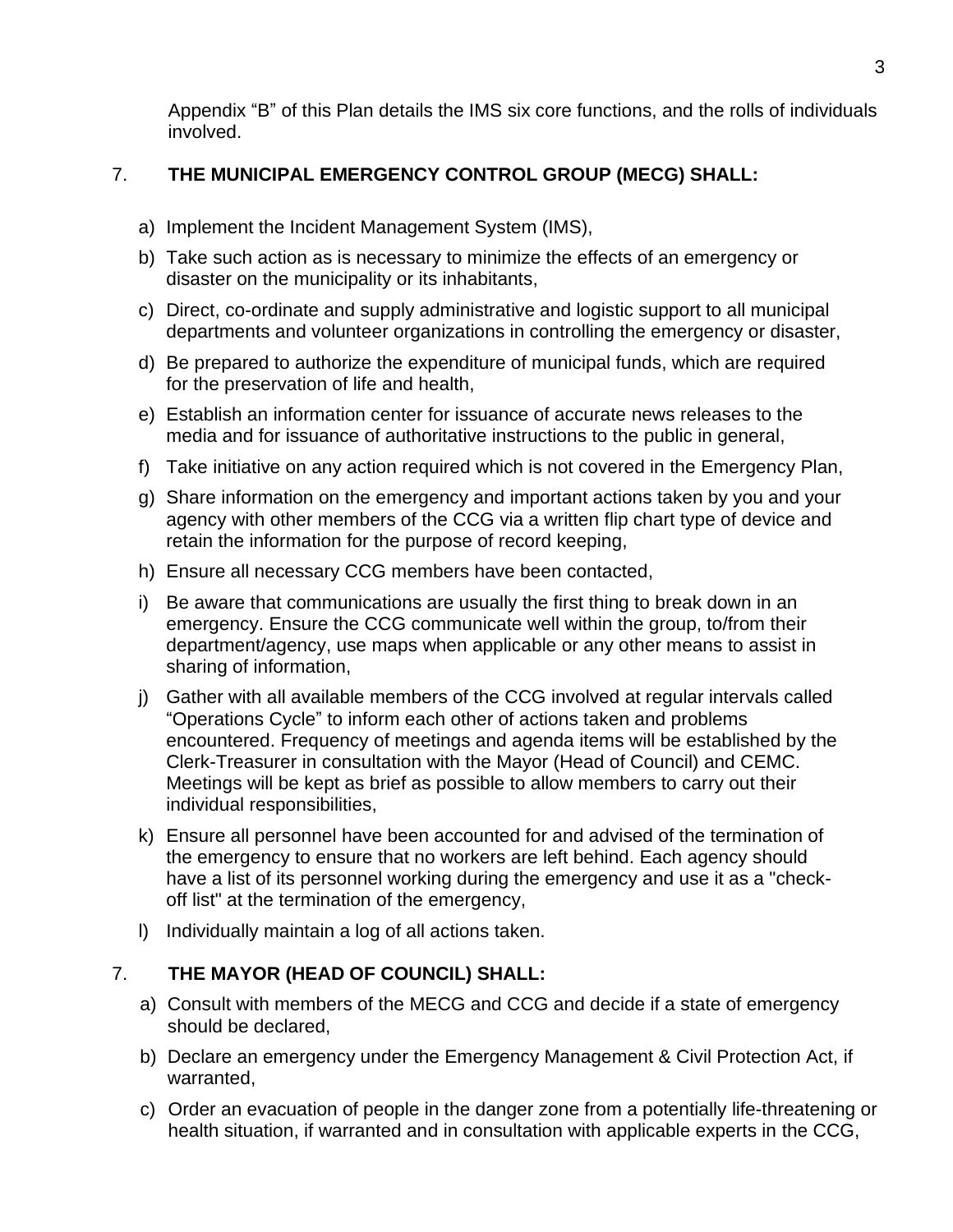- d) Appoint an Emergency Information Officer if it is to be other than the Clerk-Treasurer,
- e) Ensure the Office of the Fire Marshal and Emergency Management (OFMEM) has been notified by fax of the "Declaration of Emergency" (Supplemental Document 6) via the Provincial Emergency Operations Centre (PEOC),
- f) Approve news and public announcements,
- g) Request assistance from neighbouring municipalities for evacuation and reception centres, if applicable,
- h) Update MECG on the emergency as required,
- i) If an "Emergency" has been declared, ensure the Office of the Fire Marshal and Emergency Management (OFMEM) has been notified by fax of the "Termination of Emergency" (Supplemental Document 7) via the PEOC at the end of the situation,
- j) Assist the Clerk-Treasurer with the application for the Municipal Disaster Recovery Assistance (MDRA) funding,
- k) Keep a log of all actions taken.

**Note:** Under the Emergency Management & Civil Protection Act, in the municipality, only the "Mayor (Head of Council)" may declare an emergency. In the absence of the Mayor the acting Mayor as per the O'Connor CCG Call Out List, is able to declare an emergency. Normally the "Mayor (Head of Council)" declares the emergency terminated; however, under the Act, the Municipal Council or the Premier of Ontario may declare the termination of an emergency.

#### 8. **THE CLERK-TREASURER SHALL:**

- a) Serve as an advisor to the Mayor (Head of Council) on administrative matters and provide for the safety of municipal records,
- b) Ensure that all members of the Municipal Emergency Control Group (MECG) and appropriate Community Control Group (CCG) have been called out by the most effective means necessary,
- c) Carry out any necessary administration in connection with the emergency,
- d) Act as Emergency Information Officer and arrange for the establishment of a public information service to provide specific information to people who may be affected by the emergency,
- e) Maintain liaison with all supporting agencies, as required,
- f) Arrange for a reception centre, in an appropriate location, to provide immediate services until social service agencies arrive,
- g) Arrange for volunteers to assist the Thunder Bay District Social Services Administration Board (TBDSSAB) in the social services function,
- h) Have and maintain an up-to-date inventory list of supplies and equipment required for the Emergency Operations Centre (EOC), keep one copy of the list in the EOC, and ensure that supplies and equipment are always in the EOC,
- i) Conduct "Operations Cycle" in the EOC refer to "MECG Responsibilities,"
- j) Apply for any Municipal Disaster Recovery Assistance (MDRA) funding which may be available following the termination of a declared emergency,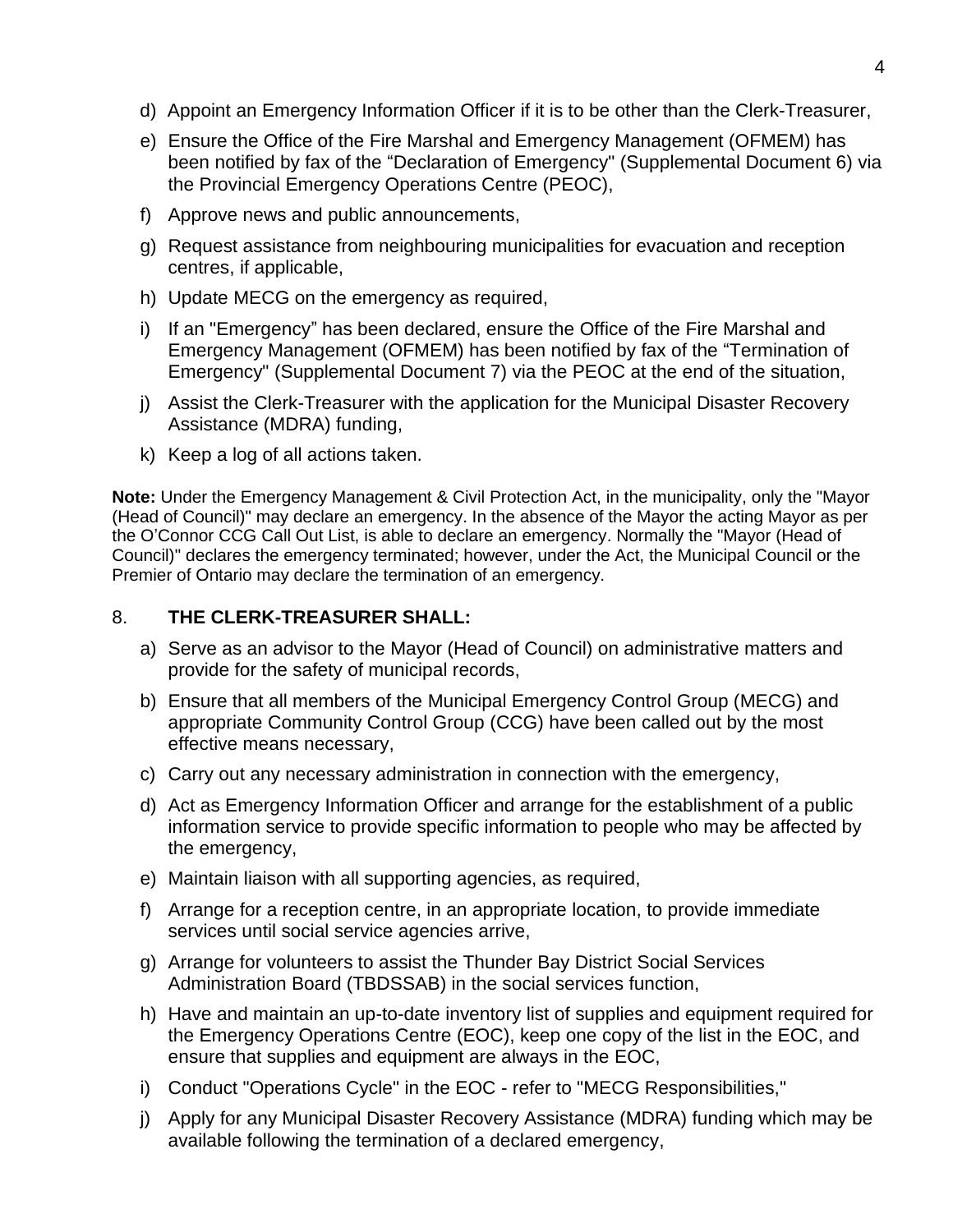- k) Maintain a log of all actions taken,
- l) Ensure that local names, telephone numbers, etc. are electronically updated regularly for this plan. Ensure hard copies are distributed to local plan holders.

#### 9. **THE EMERGENCY INFORMATION OFFICER SHALL:**

- a) Arrange for the dissemination of special information (e.g., emergency responders to report to a location or go on standby for call-out, as the case presents; citizens to refrain from using telephones so emergency communications will remain open; provide information on health hazards as prepared by the Medical Officer of Health),
- b) Schedule press conferences on a regular basis,
- c) Utilize 211 Service,
- d) Arrange for media facilities,
- e) Appoint a Citizen Inquiry Officer and telephone for a Citizen Inquiry Hot Line,
- f) Send a notification on the Township of O'Connor alert message system to notify residents that have signed up for emergency alerts,
- g) Gather information from emergency services and prepare releases for the approval of the Mayor (Head of Council), prior to all press conferences,
- h) Maintain a log of all actions taken.

## 10. **THE OPP DETACHMENT COMMANDER SHALL:**

- a) Activate the department's emergency alert system,
- b) If appropriate, appoint an on-site Police Coordinator,
- c) If warranted, set up an on-site command post, either in existing facilities or in a mobile command post,
- d) Seal off the emergency in the event such action is necessary,
- e) Control traffic to facilitate the movement of emergency and evacuation vehicles,
- f) Assist the Fire Department in evacuation of buildings and areas,
- g) Provide security and prevent looting in emergency or evacuation areas and reception centers,
- h) Arrange for additional police assistance, if required,
- i) Advise the Coroner in the event of fatalities and perform whatever additional responsibilities may be necessary under the Coroners Act and other statutes,
- j) Keep the Municipal Emergency Control Group (MECG) apprised of the Emergency situation,
- k) Maintain a log of all actions taken.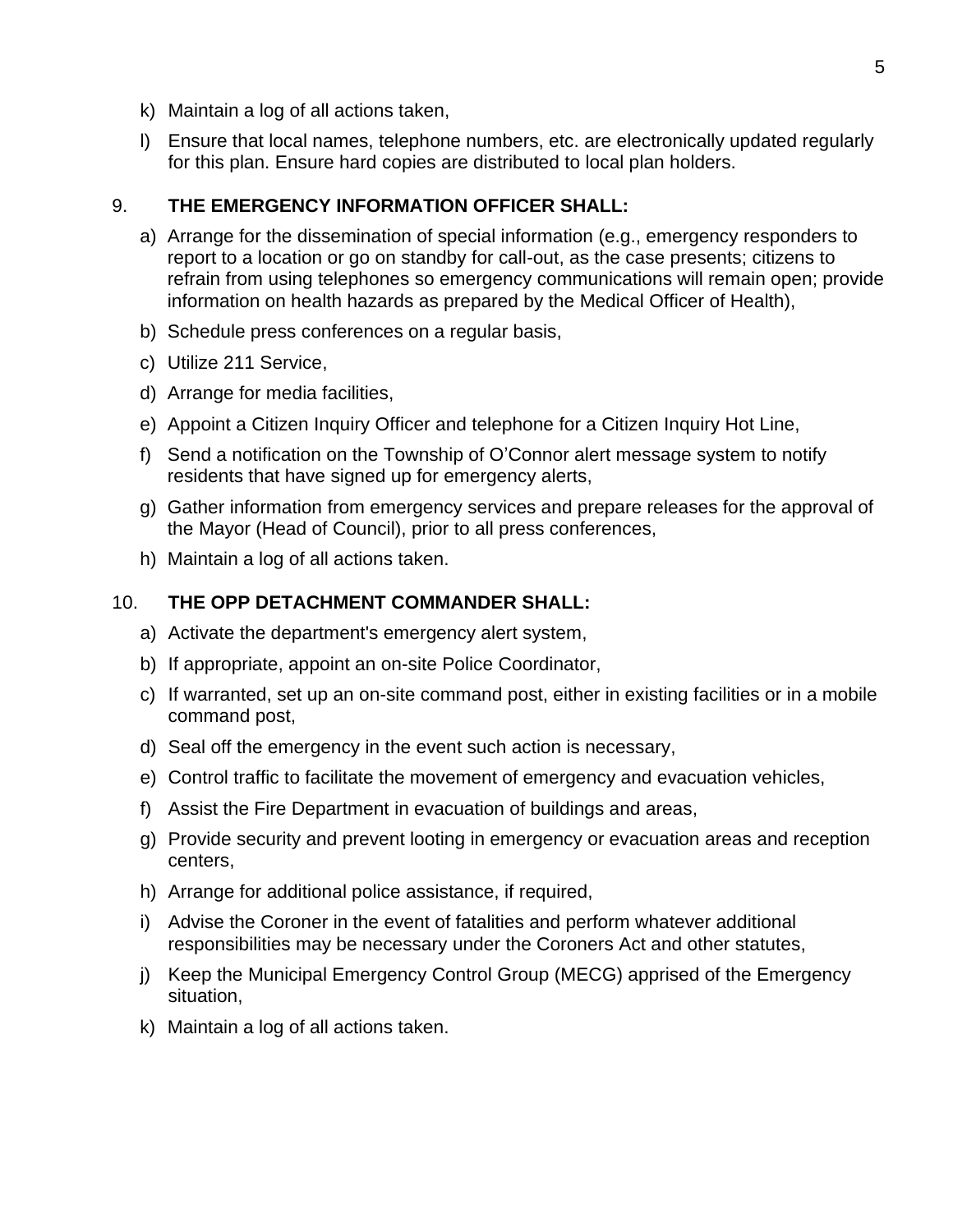#### 11. **THE COMMUNITY EMERGENCY MANAGEMENT CO-ORDINATOR (CEMC) SHALL:**

- a) Advise the Office of the Fire Marshal & Emergency Management (OFMEM) of any declared "Emergency" in the Provincial Emergency Operations Centre via fax and liaise with OFMEM during the emergency (notify Amethyst Field Officer as a courtesy),
- b) Contact the Lakehead Amateur Radio Club and arrange for the Club to either be on standby, or to have members attend and assist in communication functions if communications may be a problem,
- c) Act as a resource person for equipment, advisors, volunteer, Provincial and Federal agencies,
- d) Act as Advisor to the Mayor (Head of Council),
- e) Notify the Provincial Emergency Operations Centre via fax at the termination of a declared emergency,
- f) Conduct a debriefing session following the termination of a declared emergency,
- g) Coordinate or assist with an emergency exercise in the municipality each year,
- h) Maintain a log of all actions taken.

## 12. **THE FIRE CHIEF OR DEPUTY FIRE CHIEF SHALL:**

- a) Implement the Incident Management System (IMS),
- b) Activate the Fire Service's Emergency Call-Out System,
- c) Conduct firefighting operations,
- d) Direct and/or assist rescue operations,
- e) Activate the Fire Mutual Aid System, if required,
- f) In the event of a dangerous goods spill,
	- i) Ensure the Ministry of Environment and CANUTEC are contacted for any assistance required,
	- ii) Make available to the CCG the applicable portion(s) of the Book entitled "North American Emergency Response Guidebook,"
- g) Should either a Chemical, Biological, Radiological, Nuclear and Explosive (CBRNE), or Heavy Urban Search and Rescue (HUSAR) team be required, call for the Applicable team,
- h) Keep the MECG updated on the Emergency situation if the Fire Services are involved,
- i) Maintain a log of all actions taken.

## 13. **THE ROAD SUPERINTENDENT/LEADHAND SHALL:**

- a) Implement an Incident Management System (IMS),
- b) Activate the department's emergency alert system,
- c) Provide municipal equipment and personnel, as necessary,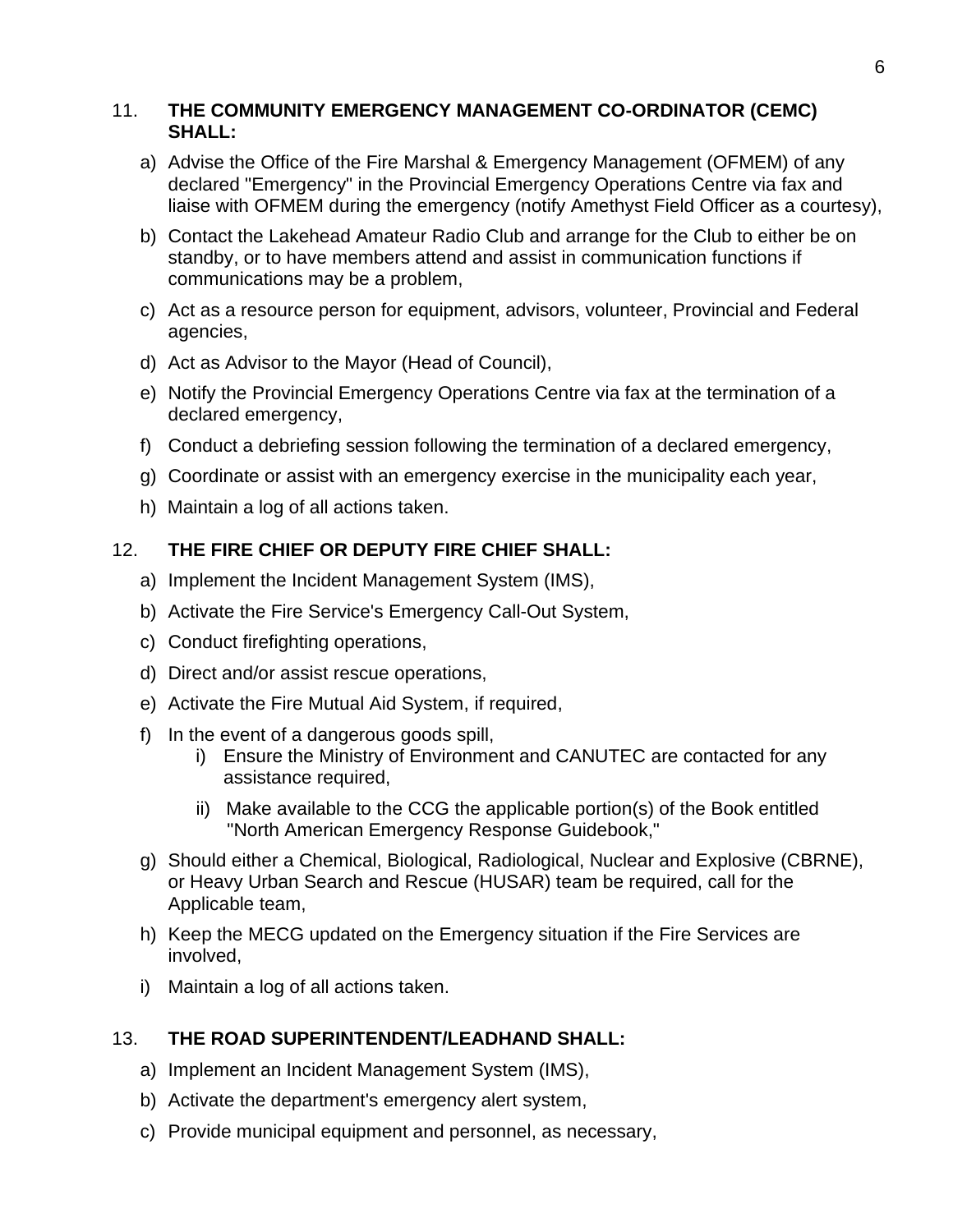- d) Arrange on a local basis for the procurement of additional equipment as needed,
- e) Liaise with Ontario Provincial Officials and obtain necessary resources from them when warranted,
- f) Confirm the disconnection of utilities that represent a hazard and keep a list of local suppliers and location of equipment in the case of an emergency,
- g) Advise the MECG when sustained damage to structures exceeds safe limits,
- h) Assist with cleanup operations, and repair damages where there is a municipal responsibility,
- i) Provide signage and barricades,
- j) Assist in search and rescue of trapped and injured people,
- k) Restore and obtain assistance in restoring essential services,
- l) Maintain a log of all actions taken.

#### 14. **EMERGENCY MEDICAL SERVICES MANAGER SHALL:**

- a) Activate the department's emergency alert system and emergency plan,
- b) Assume responsibility for triage and evacuation of casualties from the emergency site,
- c) Assume responsibilities for additional resources of ambulances, personnel, and communications equipment via Central Ambulance Communications Centre in Thunder Bay:

i) Using ambulance radio frequencies OR by calling 911 for ambulance dispatch,

- d) Provide and co-ordinate all transport requirements for the movement of casualties,
- e) Keep the Medical Officer of Health and the MECG informed at regular intervals of all ambulance service activities,
- f) Maintain a log of all actions taken.

## 15. **MEDICAL OFFICER OF HEALTH SHALL:**

- a) Activate the Thunder Bay District Health Unit's emergency alert systems,
- b) Coordinate all community health and medical services that may be required and liaise with other essential services,
- c) Provide and disseminate public information on any health hazards,
- d) Provide advice on public health matters to the Mayor (Head of Council),
- e) Provide for mass immunization, if required,
- f) Oversee water quality and advise on an alternate supply of potable water, if required,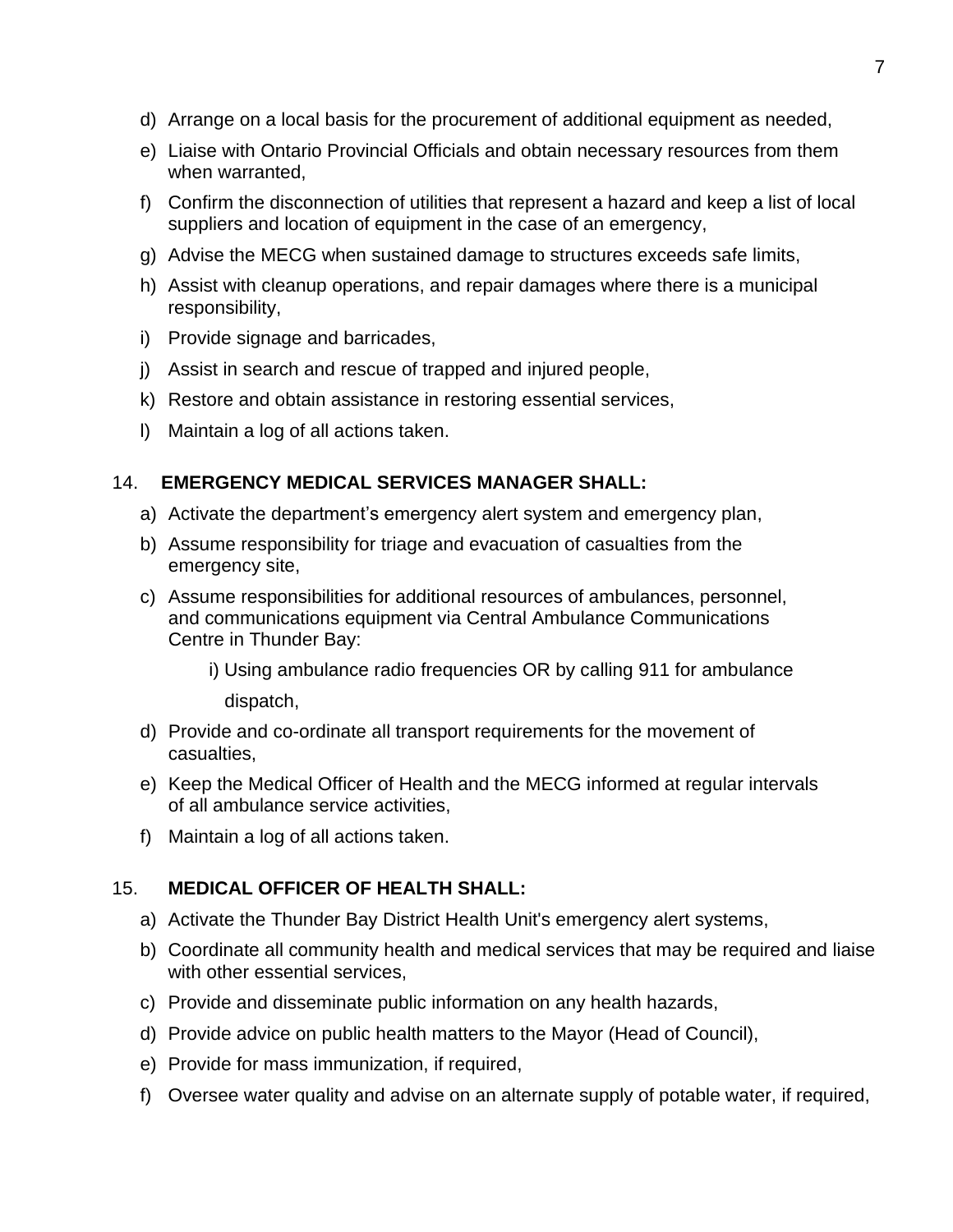- g) Provide advice to the Mayor (Head of Council) on the evacuation of buildings and area for health reasons,
- h) Notify other agencies and senior levels of government about health-related matters,
- i) Maintain a log of all actions taken.

## 16. **THUNDER BAY DISTRICT SOCIAL SERVICES ADMINISTRATION BOARD (TBDSSAB) SHALL:**

- a) Activate the department's emergency alert system,
- b) Alert/call-out the following, as necessary:
	- i. Salvation Army
	- ii. Canadian Red Cross
	- iii. St. John Ambulance,
- c) According to the nature of the emergency, ensure the survival and well-being of people during and following an emergency by coordinating with the local social services agency and volunteer groups, for:
	- i. **Emergency clothing** to provide adequate protection from the elements,

ii. **Emergency lodging** to provide adequate temporary accommodation for the homeless,

iii. **Emergency feeding** to sustain those without food or adequate food preparation facilities, and in conjunction with the Salvation Army,

iv. **Individual and family services** to assist and counsel individuals and families in need, and to provide special care to unattached children and dependent adults,

- d) Assist the Red Cross in the registration and inquiry services to reunite families and to collect information and answer queries concerning the safety and whereabouts of missing persons,
- e) Maintain a log of all actions taken.

## 17. **THE MINISTRY OF NATURAL RESOURCES & FORESTRY (MNRF) DISTRICT MANAGER SHALL:**

- a) Issue the preliminary alert in a forest fire, flood, or drought situation to municipal officials,
- b) Provide for forest fire fighting or flood control as per Ministry policy,
- c) Recommend evacuation, if warranted,
- d) Determine the evacuation routes in conjunction with municipal officials and the Ontario Provincial Police,
- e) On completion of the fire or flood emergency, authorize the return of the residents if they have been ordered evacuated by the Province,
- f) Maintain a log of all actions taken.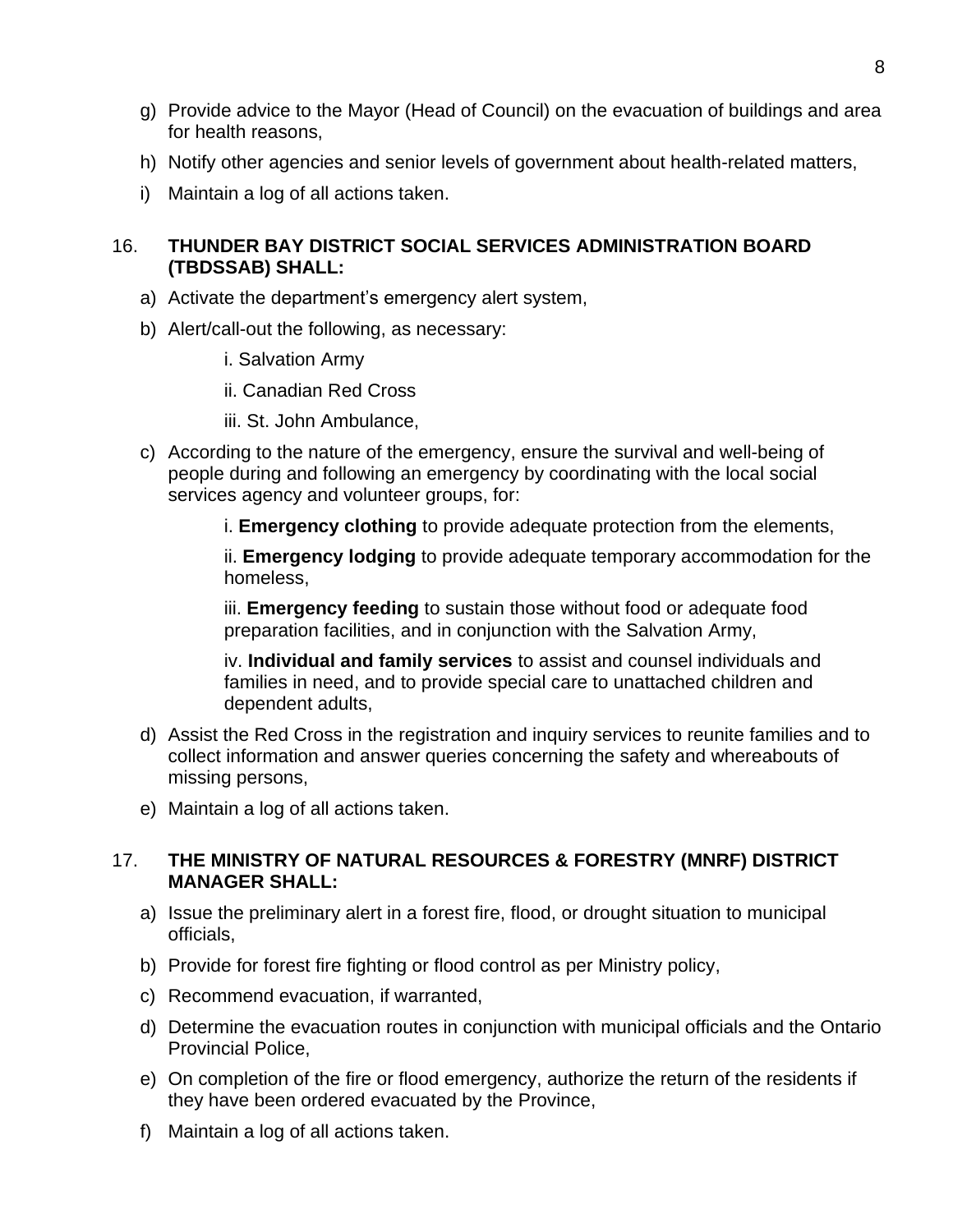## 18. **LAKEHEAD REGION CONSERVATION AUTHORITY (LRCA) CAO SHALL:**

- a) Activate the Authority's Flood Warning Plan,
- b) Issue a preliminary flood "Advisory" in a potential flood situation to municipal officials and to the media,
- c) Issue a flood "Warning" in a flood situation to municipal officials and to the media,
- d) Advise municipal officials when alerted of a dam breach or a potential failure,
- e) Provide technical flood data,
- f) Cancel flood Advisory/Warning as the situation warrants,
- g) Maintain a log of all actions taken.

#### 19. **EVACUATION PROCEDURES**

REFER TO APPENDIX "D" – Emergency Evacuation Plan

- a) In the event, that only a small portion of O'Connor is ordered evacuated, reception centres will be set up in safe areas of the Township and only utilized if it is safe, timely and prudent to do so.
- b) Evacuees will be encouraged to stay with relatives or friends rather than using reception centres.
- c) In an evacuation, whereby the residents of the Township are required to leave O'Connor, the Reception Centre will be in the City of Thunder Bay. Evacuation routes will be selected depending on the road conditions and safety factors.
	- i. Evacuation Routes:
		- **1. Highway 590 and 595 to Highway 11/17 and East to Thunder Bay**

#### **2. Highway 590 and 588 to Highway 11/17 and East to Thunder Bay**

- d) On evacuation orders by the Mayor (Head of Council), or the District Manager of the Ministry of Natural Resources and Forestry in the case of a forest fire or flood, the Fire Department, assisted by the OPP, will alert the residents by going door to door. The Emergency Information Officer will also put out a message on the Township of O'Connor alert message system to notify residents that signed up for emergency alerts.
- e) The Clerk-Treasurer or Emergency Information Officer, if designated by the Mayor (Head of Council), will use electronic media to assist in alerting residents, explaining the mode of travel and evacuation route. A sample notice is shown in Appendix D, named "Public Information Guide: Dangerous Gases", and Appendix E, named "Public Information Guide: Severe Windstorms/Tornado" and can be modified to meet the current situation.
- f) The Mayor (Head of Council), time permitting, will give a brief interview to the electronic media to verify for residents the authenticity of the evacuation order and to provide reassurance to them.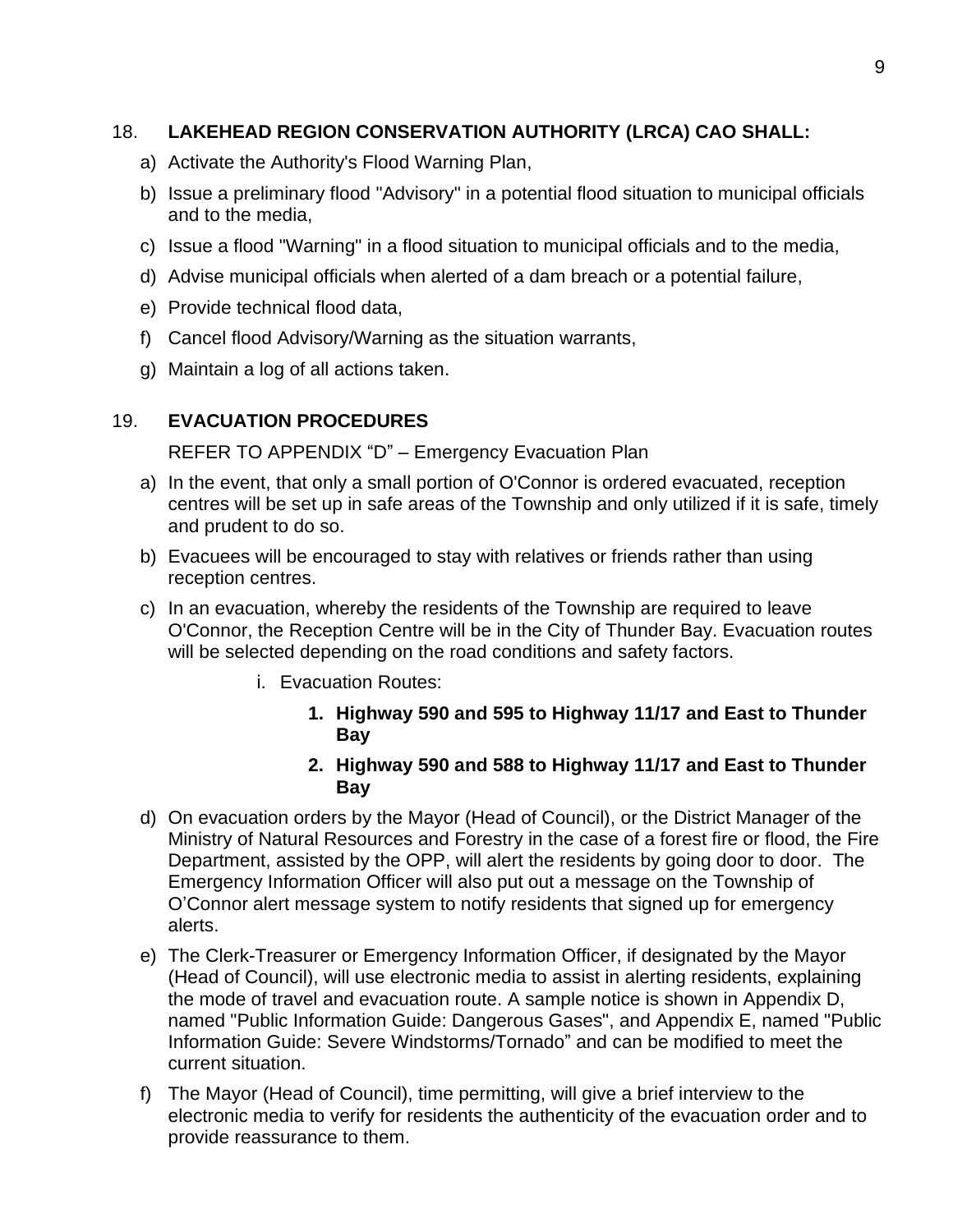#### **APPENDIX "A" EMERGENCY COMMUNICATIONS PLAN**

- A) Timely and accurate information is of utmost importance during an emergency. Sharing of information is critical for a coordinated response. Each department and position/person listed in the Emergency Plan must know their role in the Emergency Plan and their role in their everyday duties. This includes how they communicate on a regular basis and how they communicate when the normal lines of communication are out of service.
- B) Upon implementation of the Emergency Plan, ensure the following is carried out to facilitate communication and an effective response:
	- CCG: i) Share information verbally and visually with other CCG members.
		- ii) Initiate and ensure two-way communication with your department and your department head at the site, via the best available method e.g., land line, telephone, cellular telephone, radio, fax, runner, ham radio.
		- iii) Create timely, accurate, and appropriate information for the public for dissemination by the Emergency Information Officer. (Approved and signed by Mayor (Head of Council)).
		- iv) Prepare public education bulletins concerning health, safety, or security as needed, for distribution to the public by the Emergency Information Officer via the media, text messaging alert system, website, handout, etc.
		- v) If reception centres are set up, provide above information via maps, hard copies and verbally to the CCG members.
		- vi) Time permitting, the "Head of Council" should give live media coverage initially or at a public meeting to give authority for the emergency. (The public will be better able to believe the situation as there is often denial.)
		- vii) Liaise with mutual aid, corresponding municipal, provincial, federal, and industrial counterparts.
		- viii) When official requests are made for provincial or federal help, communicate by the most secure and effective means via the Provincial Emergency Operations Centre (PEOC). Otherwise, there could be a breakdown of communications and unneeded costs to the municipality.
		- ix) Ensure the Emergency Information Officer is in place and appoint as needed. Make sure that all the resources needed are available, and that their duties are being carried out in a timely and accurate manner.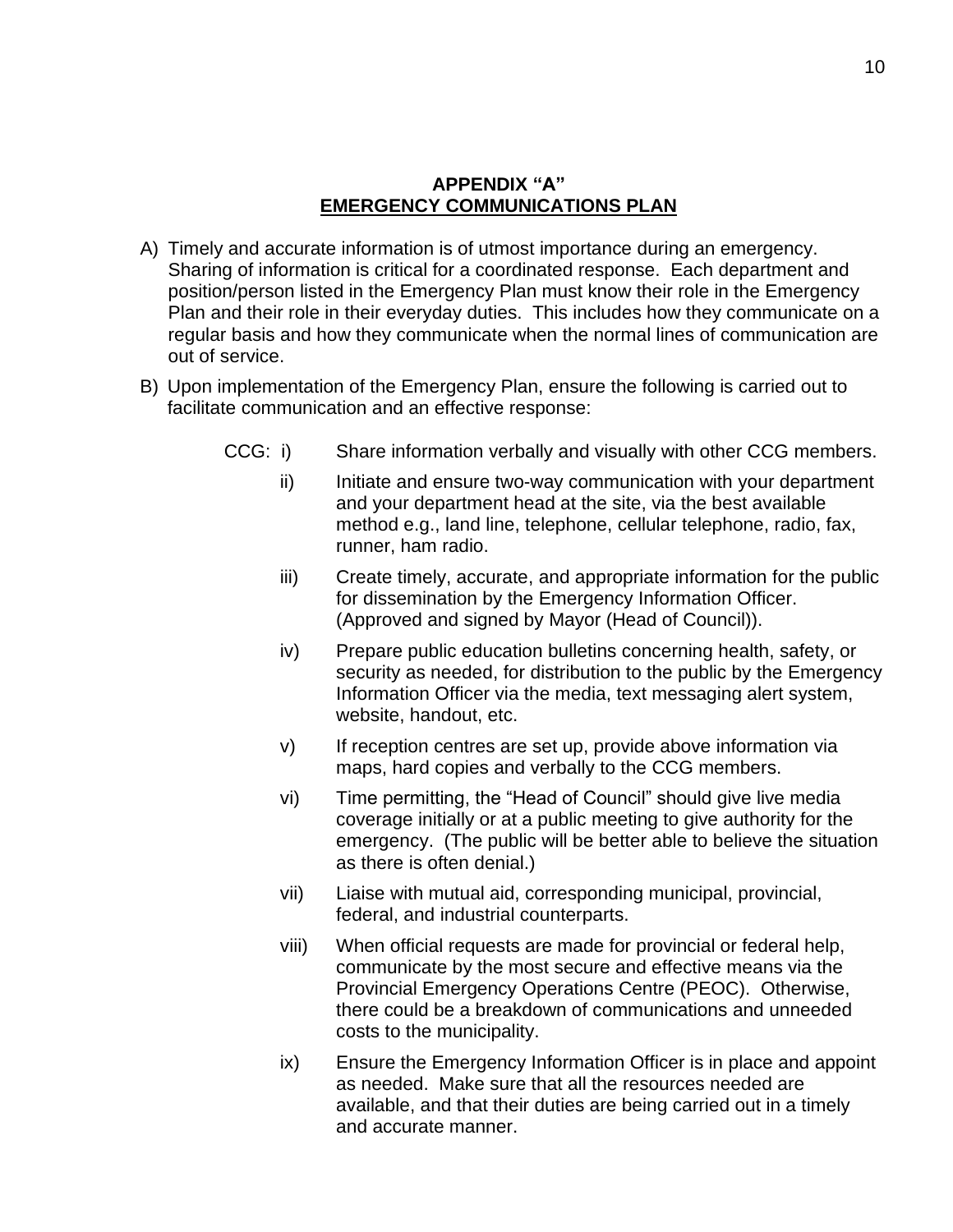#### **APPENDIX "B" INCIDENT MANAGEMENT SYSTEM (IMS)**

The Incident Management System (IMS) applies a functional approach to emergency management. In doing so, it allows for the utilization of available personnel to fulfill the required functional roles regardless of their normal daily positions and assignments within the Township. It is important to note that some functional requirements of the Emergency Operations Centre (EOC) are best suited to individuals who possess the required training, competency, and professional skills to fulfill the functional responsibilities.

The six core functions of the IMS are listed in the following chart and are the responsibility of the EOC Director. The EOC Director may begin to coordinate virtually until they are able to deploy to the EOC. The EOC Director has the authority to delegate functions as required, and in doing so may establish each functional area as the need arises (tool-box approach). The general practice is, the more complex the incident, the larger the command structure needed, to, effectively and efficiently, manage the incident.

The IMS assists communities and organizations to coordinate a structured incident response of any scale and communicate and collaborate effectively. There are four core principles of the IMS. They are:

- Communication to provide shared situational awareness and protect responders and the public.
- Coordination to help incident responders from different communities and organizations achieve common objectives under a shared governance system.
- Collaboration to foster an environment that helps incident responders work well together.
- Flexibility to allow communities and organizations to use only the resources and tools necessary to achieve common objectives.

The EOC Director is responsible for ensuring all functions of the IMS are completed, whether he/she chooses to delegate the function, or not.

Unlike other emergency services, the Township of O'Connor has no official designated ranking structure as found in the chain of command of emergency services. However, the Township structure has a natural inferred hierarchy that is applicable to an Incident Management System.

It is important to note that the six core functions of the IMS common to all incidents include and are listed in the following chart:

- **1. Coordination and Command Function** Incident Commander, EOC Director, Liaison Officer, Safety Officer, Emergency Information Officer and Scribe
- **2. Operations Function**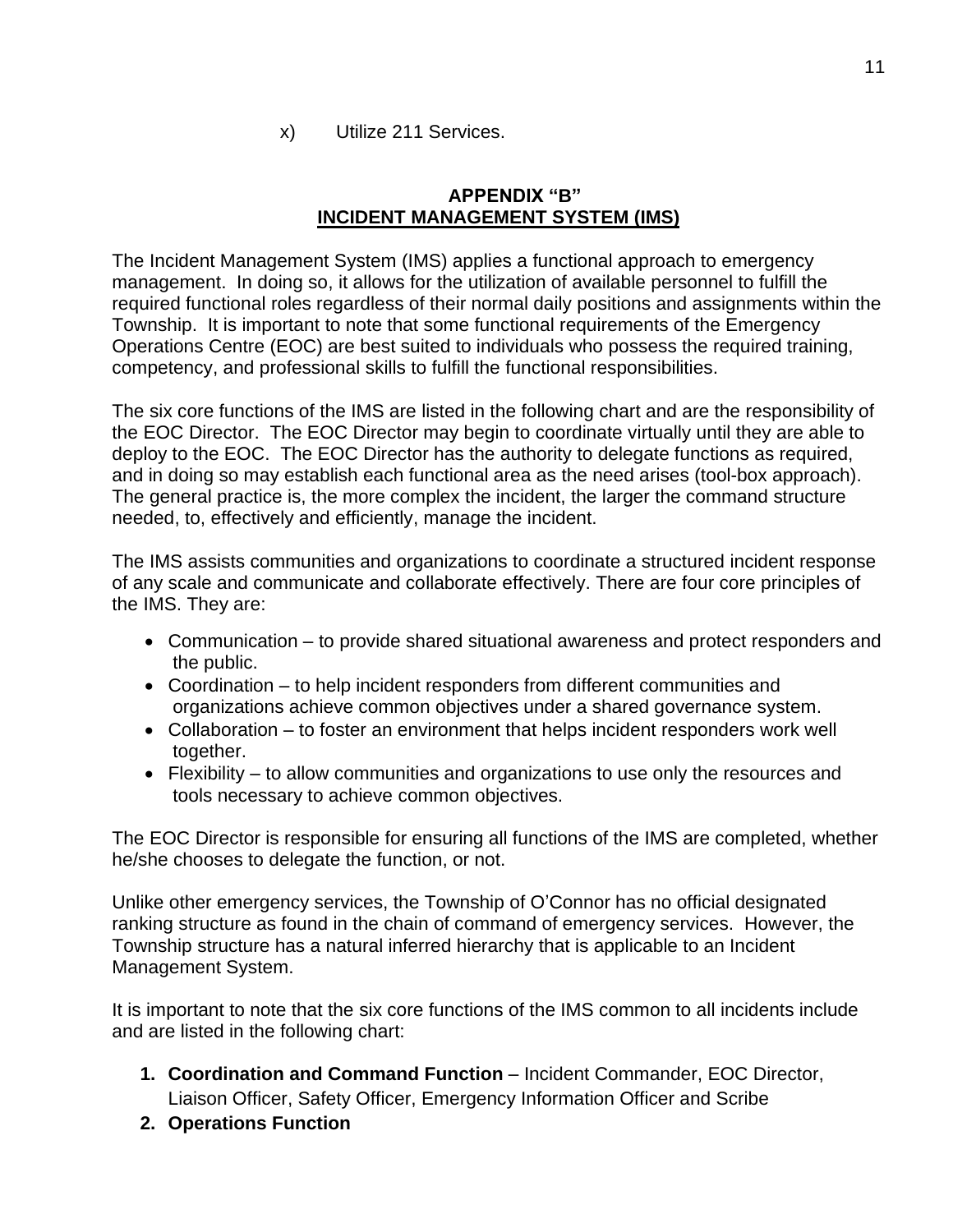## **3. Planning Function**

- **4. Logistics Function**
- **5. Finance and Administration Function**

**6. Public Information Management Function**

| <b>Roles of the IMS</b>                                                                                                     | <b>Core Functions of the IMS</b>                                                                                                                                                                                                                                                                                                                                                                                                                                                                                                                                                                                                                                                                                                                                                                                                                                                                       |
|-----------------------------------------------------------------------------------------------------------------------------|--------------------------------------------------------------------------------------------------------------------------------------------------------------------------------------------------------------------------------------------------------------------------------------------------------------------------------------------------------------------------------------------------------------------------------------------------------------------------------------------------------------------------------------------------------------------------------------------------------------------------------------------------------------------------------------------------------------------------------------------------------------------------------------------------------------------------------------------------------------------------------------------------------|
| <b>Coordination and</b><br><b>Command Function</b>                                                                          |                                                                                                                                                                                                                                                                                                                                                                                                                                                                                                                                                                                                                                                                                                                                                                                                                                                                                                        |
| Incident Commander<br>(Command at the Site<br>from the Incident<br>Command Post)                                            | The Incident Commander coordinates and commands all the<br>incident site response activities. Responsible for defining the<br>objectives, strategies, and tactics for the overall incident<br>response, coordinating the activities of the incident response<br>organizations (for example, a serious motor vehicle accident may<br>require the coordination of police, paramedics, fire, and<br>transportation services), maintaining the safety of all incident<br>responders and coordinating all aspects of the site including<br>facilities, communications, logistics and other aspects as<br>appropriate.                                                                                                                                                                                                                                                                                       |
| <b>EOC</b><br>Director (Incident<br>support)<br>or<br><b>Commander (Command</b><br>of the Incident)<br>(Command at the EOC) | Responsible for the overall management of the EOC facility and<br>assigned resources within the EOC, and the provision of support<br>to the Site Incident Commander.<br>EOC Directors may also coordinate other aspects of an incident<br>response such as traffic control operations or flood mitigation<br>efforts. In rare circumstances, the EOC Director may be in<br>command of an incident response and take on the title of EOC<br>Commander.                                                                                                                                                                                                                                                                                                                                                                                                                                                  |
| <b>Liaison Officer</b><br>(Coordination and<br>Command Staff at the<br>EOC)                                                 | The primary contact for outside communities and organizations<br>involved in supporting an incident response. Communities and<br>organizations may include all levels of government, non-<br>governmental organizations, and private sector organizations.<br>The Liaison Officer advises the EOC Director on any matters<br>relating to outside support for an incident response, including any<br>requests for assistance.                                                                                                                                                                                                                                                                                                                                                                                                                                                                           |
| <b>Safety Officer</b><br>(Coordination and<br>Command Staff at the<br>Site)                                                 | Responsible for monitoring safety conditions, developing safety<br>measures for an incident, assessing, and communicating<br>information on hazards that are present within an incident and<br>advising the Incident Commander on matters relating to the health<br>and safety of incident responders. Ensures that the required<br>personal protective equipment is worn, contributes to the safety<br>portion of the Incident Action Plan and/or Incident Medical Plan as<br>needed, coordinates safety efforts if more than one response<br>organization is involved in the incident and has the authority to<br>change, suspend or stop any activities that are deemed<br>hazardous, in order, to protect the health and safety of incident<br>responders.<br>It is important to note that final responsibility for health and safety<br>matters in an incident rests with the Incident Commander. |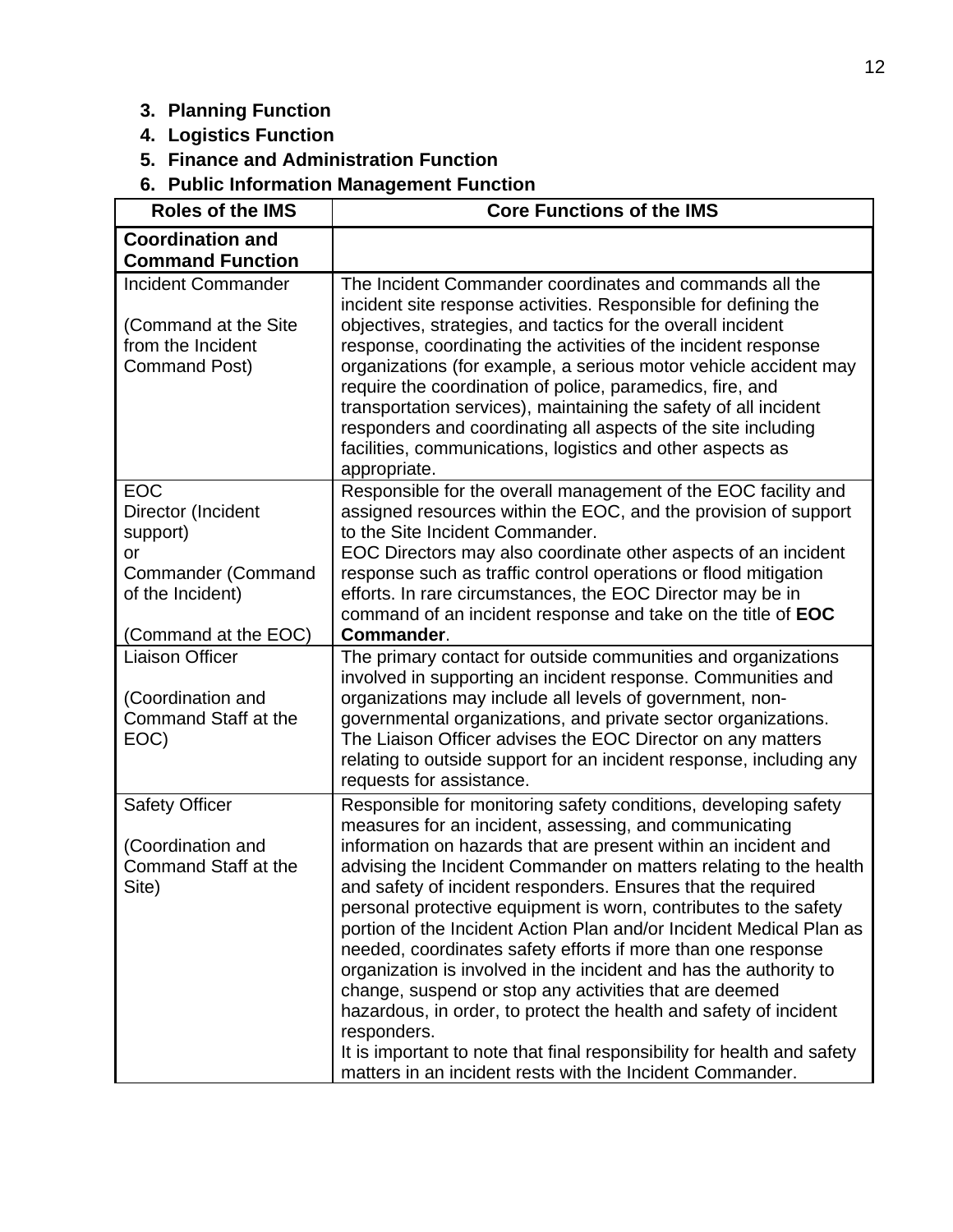| <b>Emergency Information</b><br>Officer (EIO)<br>(Coordination and<br>Command Staff at the<br>Site or the EOC)<br><b>Scribe</b><br>(Coordination and<br>Command Staff at the | The Emergency Information Officer acts as the public information<br>lead responsible for the development of emergency information<br>regarding the incident and its release to the public. The EIO may<br>be deployed to the site or sit within Coordination and Command at<br>an EOC. The EIO should brief the EOC Director and other<br>incident responders on matters relating to public information.<br>Command must approve all emergency information that the EIO<br>releases to the media.<br>Scribes take notes during meetings and teleconferences as well<br>as documenting key activities, events, agreements, and any<br>matters of potential legal significance throughout an incident.<br>Although a Scribe may be assigned to take notes, documentation |
|------------------------------------------------------------------------------------------------------------------------------------------------------------------------------|------------------------------------------------------------------------------------------------------------------------------------------------------------------------------------------------------------------------------------------------------------------------------------------------------------------------------------------------------------------------------------------------------------------------------------------------------------------------------------------------------------------------------------------------------------------------------------------------------------------------------------------------------------------------------------------------------------------------------------------------------------------------|
| Site)                                                                                                                                                                        | is the responsibility of all incident responders.                                                                                                                                                                                                                                                                                                                                                                                                                                                                                                                                                                                                                                                                                                                      |
| <b>Operations Function</b>                                                                                                                                                   | The role of the Operations Section is to meet current incident<br>objectives and priorities stated in the Incident Action Plan on<br>behalf of Coordination and Command. The Operations Section:<br>• At the site: Organizes, coordinates, and supervises the tactical<br>elements of an incident such as personnel or equipment<br>. In an EOC: Takes on the tactical responsibilities and involves<br>activities such as coordinating communications and providing<br>situational awareness to and from the site.                                                                                                                                                                                                                                                    |
|                                                                                                                                                                              |                                                                                                                                                                                                                                                                                                                                                                                                                                                                                                                                                                                                                                                                                                                                                                        |
| <b>Planning Function</b>                                                                                                                                                     | Collects, confirms, analyzes, and shares incident information<br>gathered from incident responders. Internal communication is a<br>key activity within the Planning Section. The Planning Section<br>also prepares the Incident Action Plan and develops contingency<br>and long-term plans.                                                                                                                                                                                                                                                                                                                                                                                                                                                                           |
|                                                                                                                                                                              |                                                                                                                                                                                                                                                                                                                                                                                                                                                                                                                                                                                                                                                                                                                                                                        |
| <b>Logistics Function</b>                                                                                                                                                    | Arranges and provides services and supports including personnel,<br>supplies, facilities, and other resources to an incident. For<br>example, the Logistics Section may arrange transportation or<br>source equipment such as pumps and sandbags.                                                                                                                                                                                                                                                                                                                                                                                                                                                                                                                      |
|                                                                                                                                                                              |                                                                                                                                                                                                                                                                                                                                                                                                                                                                                                                                                                                                                                                                                                                                                                        |
| <b>Finance &amp;</b><br><b>Administration</b><br><b>Function</b>                                                                                                             | Manages incident-specific finance and administration activities<br>including payroll, vendor contracts and incident cost tracking.                                                                                                                                                                                                                                                                                                                                                                                                                                                                                                                                                                                                                                     |
|                                                                                                                                                                              |                                                                                                                                                                                                                                                                                                                                                                                                                                                                                                                                                                                                                                                                                                                                                                        |
| <b>Public Information</b><br><b>Management Function</b>                                                                                                                      | Develops and shares messages directly to the public and through<br>the media. Tracks the media reports including social media feeds<br>and shares information with Coordination and Command. Incident<br>responders under this section should connect directly with the<br>community if required.                                                                                                                                                                                                                                                                                                                                                                                                                                                                      |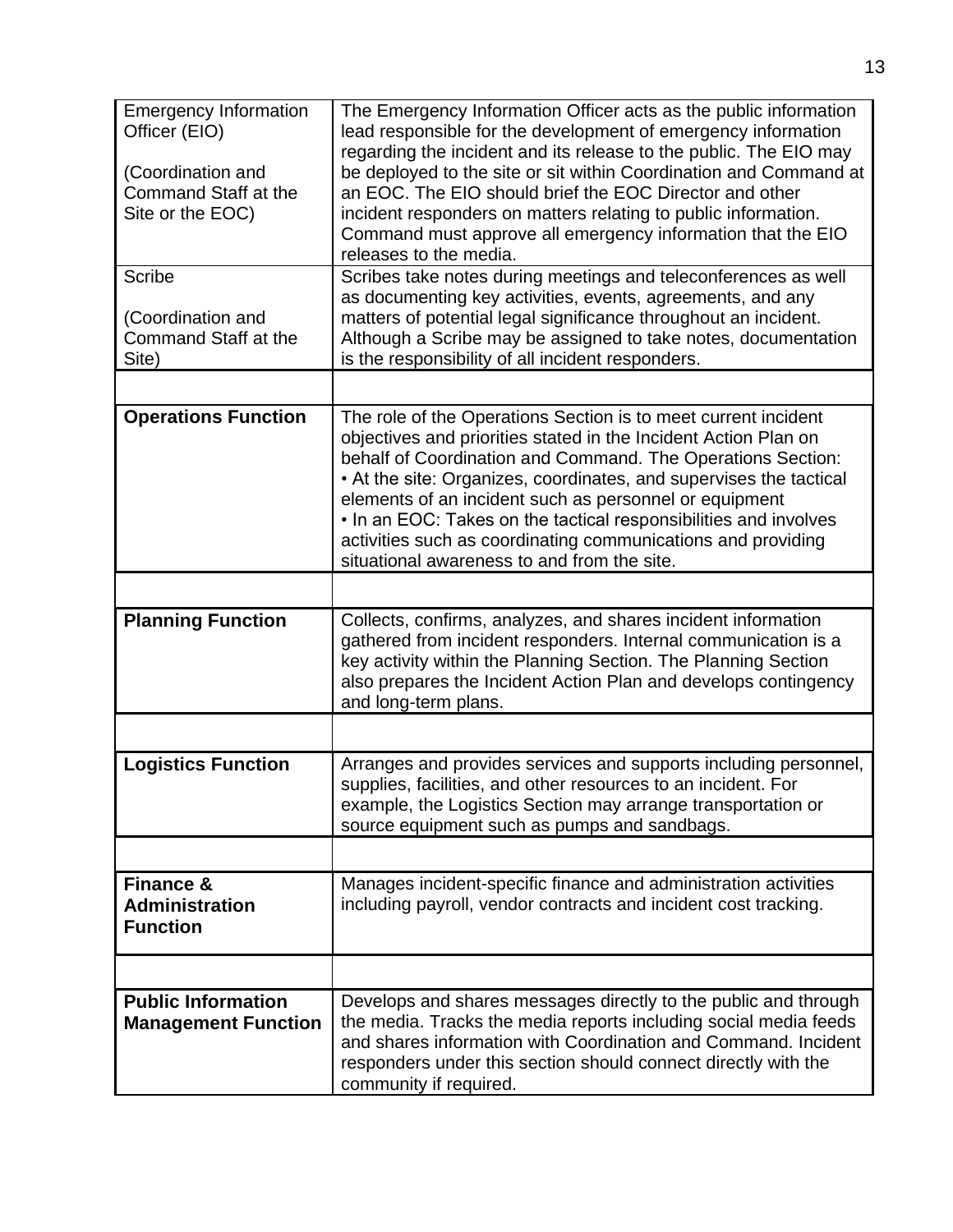#### **APPENDIX "C" O'CONNOR HIRA**

A HIRA (Hazard Identification and Risk Analysis) was conducted for the Township of O'Connor. The most serious are listed below and are scored both for probability of occurrence and potential consequence. The number on the left is the probability and the number on the right is the potential consequence. The study did not include only the Township of O'Connor, but also took in account, emergencies in similar Municipalities in the District of Thunder Bay.

#### **Scoring**

|       | <b>Probability of Occurrence</b>       | <b>Consequence</b> |
|-------|----------------------------------------|--------------------|
| $1 -$ | No incidents in the last 15 years      | $1 -$ Negligible   |
| $2 -$ | Last incident 5-15 years ago           | $2$ – Limited      |
| $3 -$ | One incident in the last 5 years       | 3 - Substantial    |
| $4 -$ | Multiple incidents in the last 5 years | $4 - High$         |

- **4/4** Extended Power Outage during the Winter: This is a very real concern. It would be difficult to look after every resident who does not have a source of heat that is not dependent on electricity. Public education and encouraging family emergency plans can greatly mitigate this problem.
- **3/4** Influenza (or other) Pandemic: In November 2019 in Wuhan, China, a worldwide pandemic began, spreading quickly across the globe. By January 2020, it spread to Ontario, Canada. Since then, the COVID-19, coronavirus, pandemic has killed almost 3,000,000 people and infected almost 130,000,000 people internationally. The last major pandemic, the Spanish Flu, caused by H1N1, was in 1918 and some 20,000,000 people worldwide died from flu and related symptoms. With global travel, viruses today spread more quickly. The 2020 COVID-19 and 2003 SARS alert gave evidence to this. Emergency planners from the various medical/emergency departments met regularly on SARS during the 2003 outbreak. The result from these meetings was the development of the Thunder Bay and Surrounding Area Pandemic Influenza Plan by the Thunder Bay District Health Unit and community partners. This plan would achieve a coordinated, resourceful response between the City of Thunder Bay and the surrounding municipalities of Conmee, Gillies, O'Connor, Neebing, Oliver Paipoonge and Shuniah.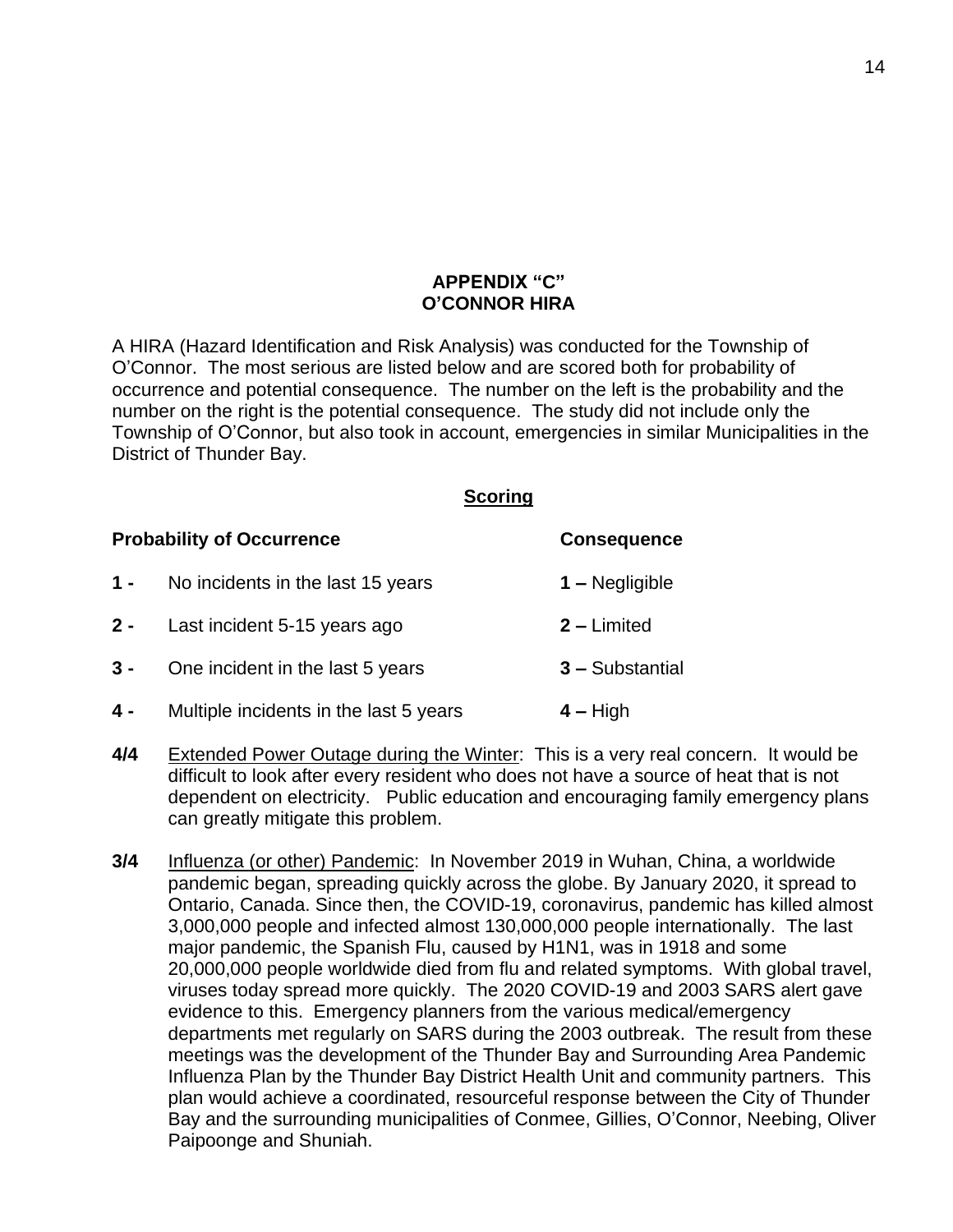During a pandemic emergency, these municipalities are included in the Thunder Bay Plan and represented by the Ontario Fire Marshal and Emergency Management (OFMEM).

- **3/3** Severe Snowstorm: Residents could be at risk being unable to obtain medical needs and possibly food and fuel. Police, fire, and ambulance could be prevented from attending emergencies. Many roads could be closed or impassable.
- **3/3** Severe Windstorms or Tornado (usually accompanied by a thunder/lighting storm): During the late 1980's such a storm with wind shear caused a major blow down of nearly all trees in an area approximately a quarter of a kilometer wide from near the Black Sturgeon River east to nearly the Pic River, a few kilometers north of Highway 17. All large trees were either broken off or uprooted, as well as evidence of blow down in the forest. This type of severe storm can cause major damage to any homes, businesses, and power/telephone lines in its path. Such a loss of communications causes its own concerns.
- **3/3** Flood: O'Connor's geography is a more serious flood threat than just its low-lying areas. The Whitefish River is prone to flooding and runs from south to north on its south-eastern boundary. Three large creeks run from west to east through the municipality: Pitch, Whitewood and Cedar. The area to the west is unorganized and mostly forest. There are limited access roads/highways out of and into the municipality. When these roads are impacted by flooding conditions and made impassable, there is potential for the municipality being cut off by road access. Some remedial work has been undertaken by upgrading/replacing the culverts/bridges that have been flood impacted in the past. The Lakehead Region Conservation Authority monitors the water flow and supplies O'Connor with updated copies of their emergency plan.
- **2/4** Forest Fire: Although the Township of O'Connor has not had a forest fire in over 5 years, the risk and consequences remain high and the most probable cause of a large Municipal evacuation. The need for evacuation can also be caused by smoke from a forest fire. Forest fires have caused a partial (Phase I) evacuation from Terrace Bay (twice), Schreiber, Pays Plat, and Gillies, and a complete evacuation (Phase II) from Beardmore and Caramat.
- **2/3** Dangerous Goods Spills (road): The most common dangerous goods routinely transported through O'Connor are diesel fuel, gasoline, and propane.
- **2/3** Transportation Accident, (school bus, aircraft): School bus it is likely that local children would be involved. Aircraft crash – initial outside help could be slow due to Township of O'Connor's remoteness. Any transportation accident – could cause multiple casualties.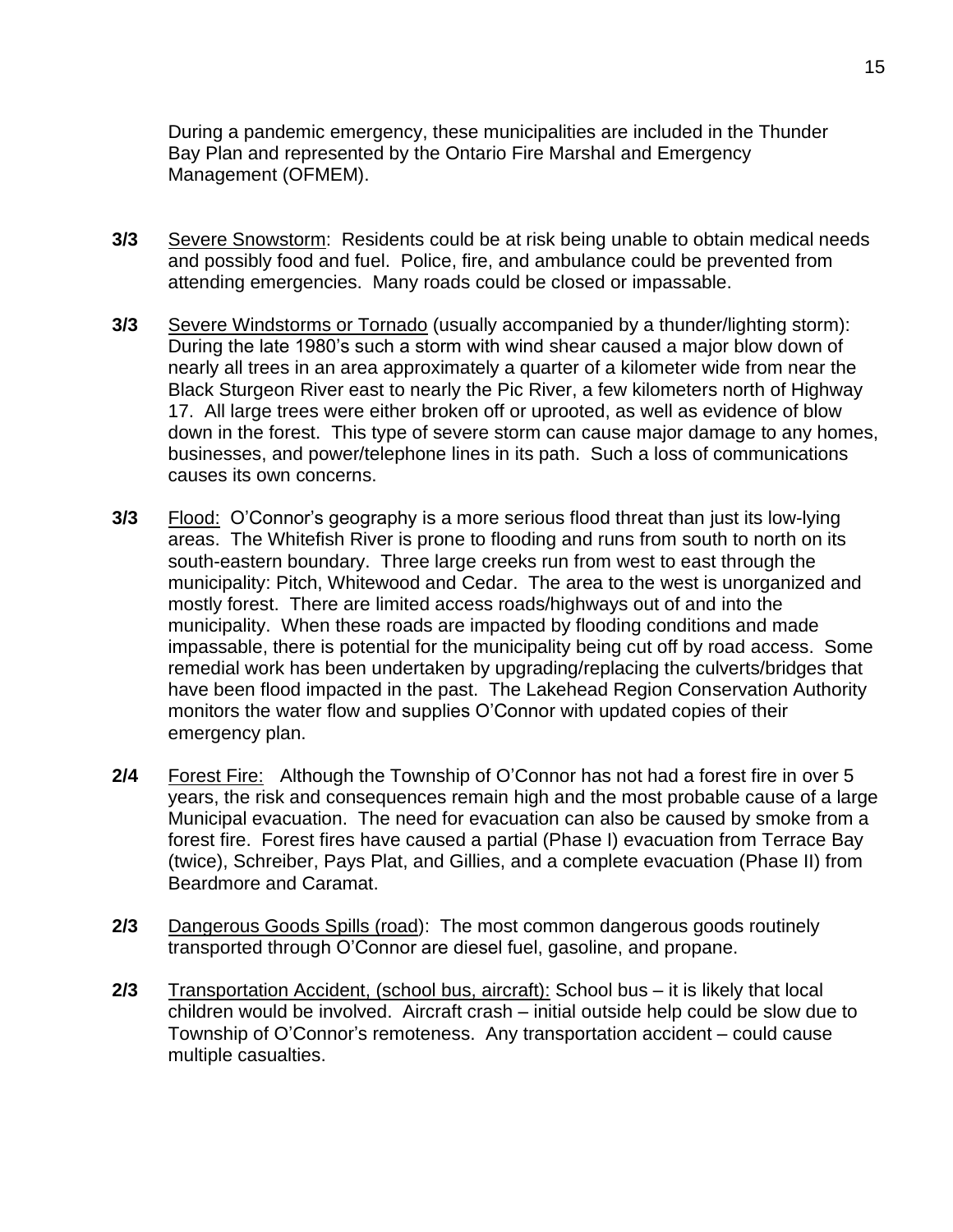## **APPENDIX "D" Emergency Evacuation Plan**

## **1. Introduction:**

There are two types of evacuations, Precautionary and Mandatory Evacuation:

*Precautionary Evacuation* occurs when it is recommended to evacuate within a certain perimeter, usually a building or a block, until the initial situation in contained.

*Mandatory Evacuation* takes place when it is determined by the Municipal Emergency Control Group that there is an absolute need to evacuate an area, usually on a large-scale, possibly for a long period of time (i.e., for more than 24 hours).

For the purpose, of this Emergency Evacuation Plan, the definition that shall set the plan, or part of this plan, in motion shall be Mandatory Evacuation.

Evacuation may result in a tremendous psychological effect on those persons directly affected. Adequate communication with the people involved is essential and shall include explaining that an evacuation is pending, what they shall be required to do, and when they shall be required to react if an evacuation is issued. A decision to evacuate should only be made when absolute necessary.

First response services alone cannot be expected to deal with a large-scale evacuation and relocation of residents. An effective response will require participation and cooperation between municipal services and volunteer services as outlined in this Plan.

## **2. Potential Community Hazards which may Necessitate Evacuation:**

The following events, which is not exhaustive and which events are not listed in any order of risk, are considered potential community hazards within the Township of O'Connor and surrounding areas which may require mandatory evacuation:

- severe windstorm, tornado,
- road or highway incident involving dangerous goods spill, fire and/or explosion,
- heavy rain, flooding,
- rupture of transportation vessel containing propane, natural gas, or other volatile materials under pressure, and
- forest fire.

## **3. Objective:**

The objective of the Evacuation Plan is to provide a means through which a timely and effective evacuation and reception of people can be achieved.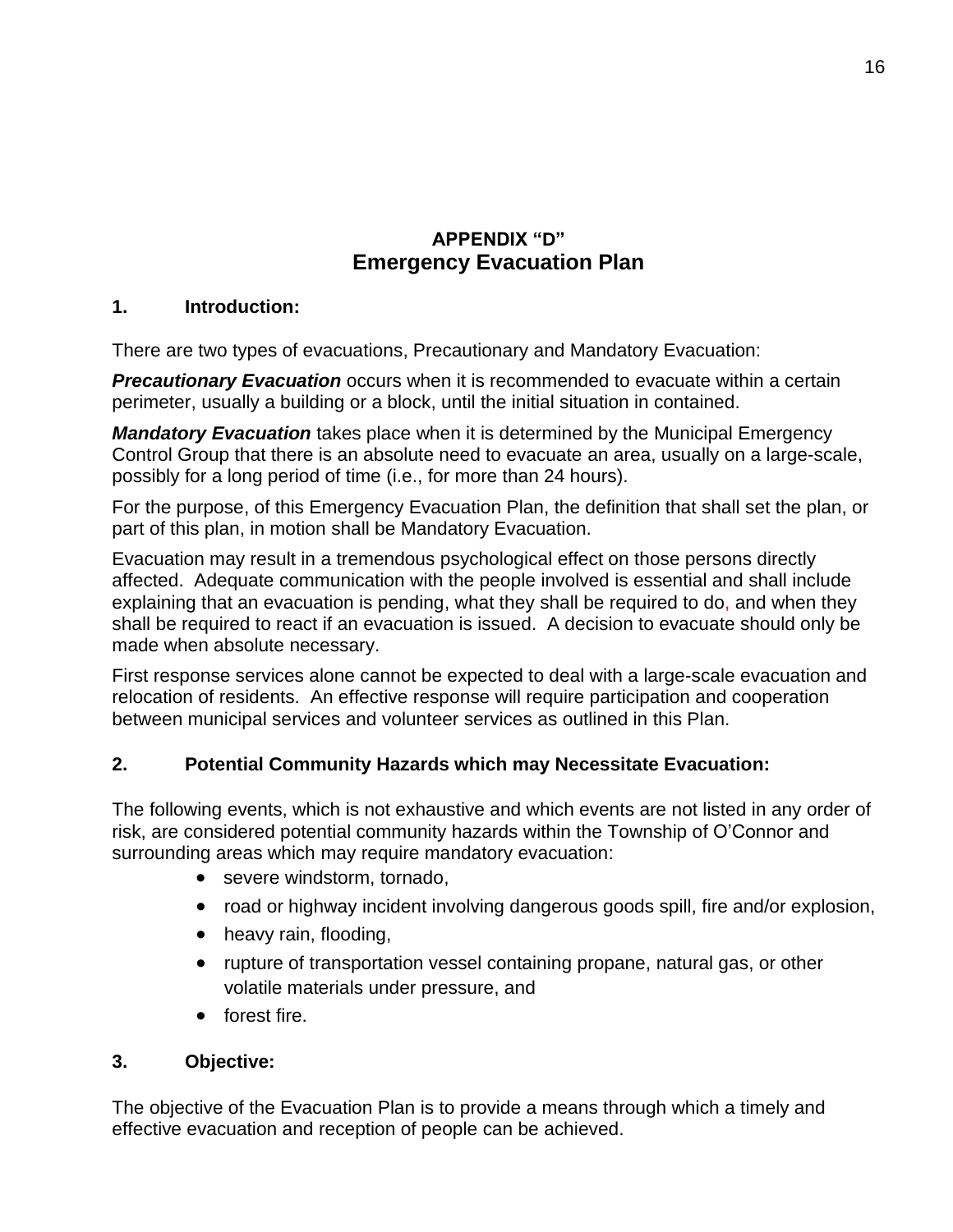## **4. Steps for Activation of the Evacuation Plan:**

The Evacuation Plan will be activated as soon as it becomes apparent that, due to an emergency of such magnitude as to warrant its implementation, evacuation and relocation of people is necessary.

In the event, that an Emergency Evacuation is required, a member of the Community Control Group (CCG), on the advice of the Incident Commander on scene, will activate the Township's Emergency Plan. This member of the CCG will activate the notification procedure as set out in the table below, so members of the CCG are alerted and instructed to report to the Emergency Operations Centre (EOC).

If the need to evacuate and relocate residents in the affected area(s) is apparent, the provisions of the Evacuation Plan shall be implemented. In such events, the Mayor (Head of Council) may declare a State of Emergency before a mandatory evacuation is carried out.

The Incident Commander of the first response agency will have the primary responsibility for implementation of an evacuation consistent with their operating procedures. All other services and agencies will be prepared to support evacuation activities.

## **Steps for Activation of the Evacuation Plan**

|                                             | Step 1: Incident Occurs                                        |  |                                                          |
|---------------------------------------------|----------------------------------------------------------------|--|----------------------------------------------------------|
|                                             | Step 2: Emergency Services Respond                             |  |                                                          |
|                                             | Step 3: Situation Assessed                                     |  |                                                          |
|                                             | Step 4: Precautionary Evacuation Ordered by Emergency Services |  |                                                          |
| Step 5: Emergency Plan Activation Required? |                                                                |  |                                                          |
|                                             | <b>YES</b>                                                     |  | <b>NO</b>                                                |
|                                             | Step 6: Community Control Group (CCG)<br>Convened              |  | Step 6: Follow Internal Procedures                       |
|                                             | Step 7: Assess Need for Mandatory<br>Evacuation                |  | Step 7: Request Aid from Support<br>Required             |
|                                             | Step 8: Activate Evacuation Plan                               |  | Step 8: Situation Escalates? If yes<br>Return to Step 5. |

## **5. Evacuation Operations – Municipal Emergency Control Group Responsibilities:**

Once the decision has been made to evacuate an area of the Township, the MECG shall determine the following: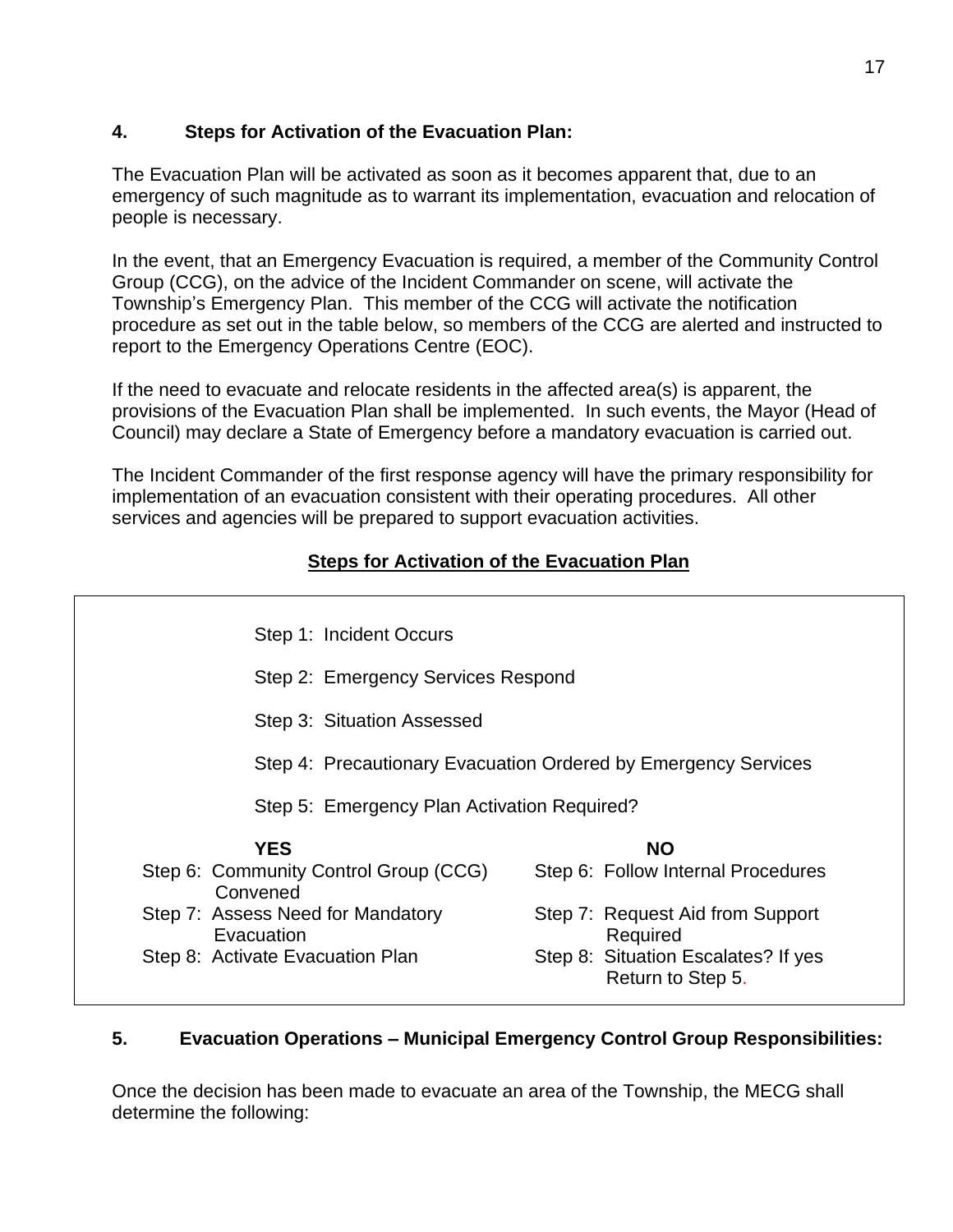- boundaries of the area to be evacuated,
- main evacuation route(s) to be used, and identify necessary traffic control points,
- **•** determine reception centres to be used,
- time of the evacuation start, and if necessary, who will be evacuated first (stages of evacuation).

and shall proceed with the following:

- alert of the evacuation order to all concerned, including the Province Emergency Operation Centre (PEOC),
- preparation of media release for immediate broadcast to the public,
- activate notification system for affected residents. Notification system will be door to door by emergency personnel where possible, phone calls, text messaging, local media, including radio and television,
- appoint a member of the CCG to assist the Incident Commander in coordinating the evacuation and relocation.

## **6. Evacuee Registration and Reception Centres:**

If the evacuation of any residents of the Township of O'Connor is necessary, the reception centres, as outlined in the Emergency Plan, will also be used as registration areas.

The residents of the Township of O'Connor who have been relocated to a reception centre may require a wide range of support services. The Thunder Bay District Social Services Administration Board has the primary responsibility for the provision of all such services, with the assistance of volunteer agencies such as the Canadian Red Cross, St. John Ambulance, the Salvation Army, and the O'Connor Community Club.

## **7. Request for Assistance from the Province:**

When an emergency evacuation order is in effect, the Mayor (Head of Council), with the advice of the CCG, may request assistance from the Provincial Government through the Office of the Fire Marshal and Emergency Management (OFMEM).

## **8. Testing of Evacuation Plan:**

The Evacuation Plan shall be the object of occasional testing, in order, to verify its overall effectiveness and provide training to the CCG and Support Groups. The test can take the form of a simple paper exercise or a more elaborate functional exercise. Revisions to this Plan should incorporate recommendations stemming from all such exercises.

## **9. Public Education and Awareness of Evacuation Procedures:**

Since public awareness of evacuation procedures will contribute to an effective evacuation process, ongoing public awareness and education shall be an integral component of this plan. The Evacuation Plan shall be posted on the Township of O'Connor website. Printed copies of the Plan will be made available upon request and, on occasion, will be included in the Township's newsletter.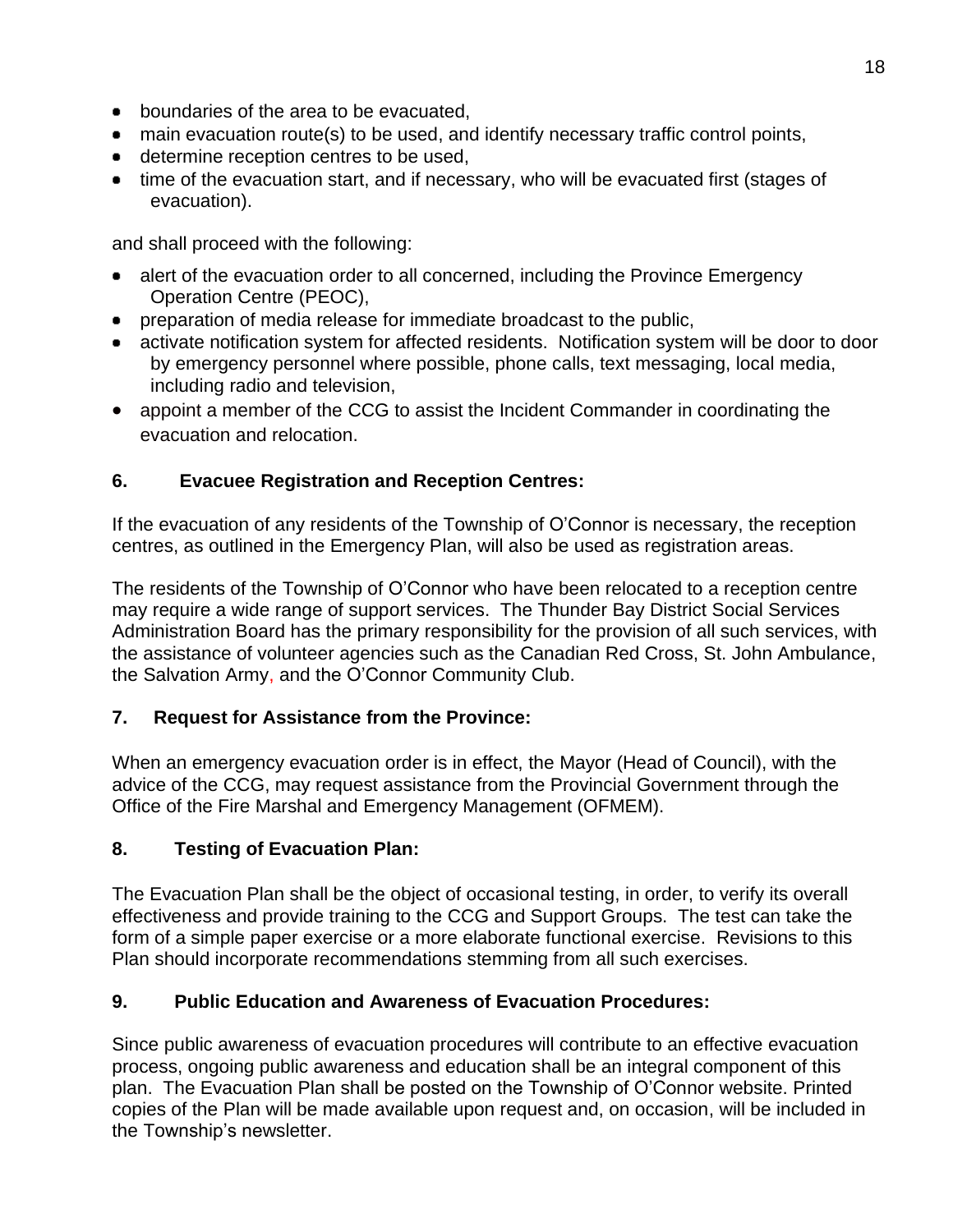During an emergency evacuation, residents are to be advised to listen to the local radio for information and instructions. Residents are to be requested to refrain from non-essential telephone use during an emergency evacuation, in order, to keep telephone communication services available and open for emergency purposes, including emergency calls made through the notification system.

#### **APPENDIX "E" PUBLIC INFORMATION GUIDE: EVACUATION**

This Public Information Guide has been developed, in order, to inform the residents of the Township of O'Connor of the procedures in place when an evacuation of all or part of the Township is required.

The following events are examples of possible events that could require a mandatory evacuation:

- severe windstorm, tornado,
- road or highway incident involving dangerous goods spill, fire and/or explosion,
- heavy rain, flooding, and
- forest fire

The evacuation procedure normally follows these three stages:

## **Stage 1 - Evacuation Alert**

Authorities will alert the population at risk of the potential need for evacuation due to the probable danger or possible loss of life. People in the affected area should be prepared to evacuate the area, should an Evacuation Order be issued. An Evacuation Alert may be transmitted by:

- door-to-door campaign by emergency personnel,
- text messaging alert system,
- telephone calls.
- Township website,
- sirens and mobile public address announcements (OPP and fire), and/or
- radio and/or television broadcast.

## **Stage 2 - Evacuation Order**

**LEAVE THE AREA NOW!** The Evacuation Order will include the time the Order is in effect and the boundaries of the area to be evacuated.

All persons in the affected area will be ordered, in the interest of their own safety, to leave the area. The Ontario Provincial Police (OPP) will enforce the Evacuation Order.

## **Stage 3 - All Clear**

When the emergency is under control and it is declared safe to return to the area, a retraction of the Evacuation Order will be implemented by issuing an **ALL CLEAR**.

In the event of an evacuation, it is important that residents of the Township have an Evacuation Plan. The following, details what should be included in an Emergency Evacuation Plan.

## **HAVE AN EMERGENCY EVACUATION PLAN**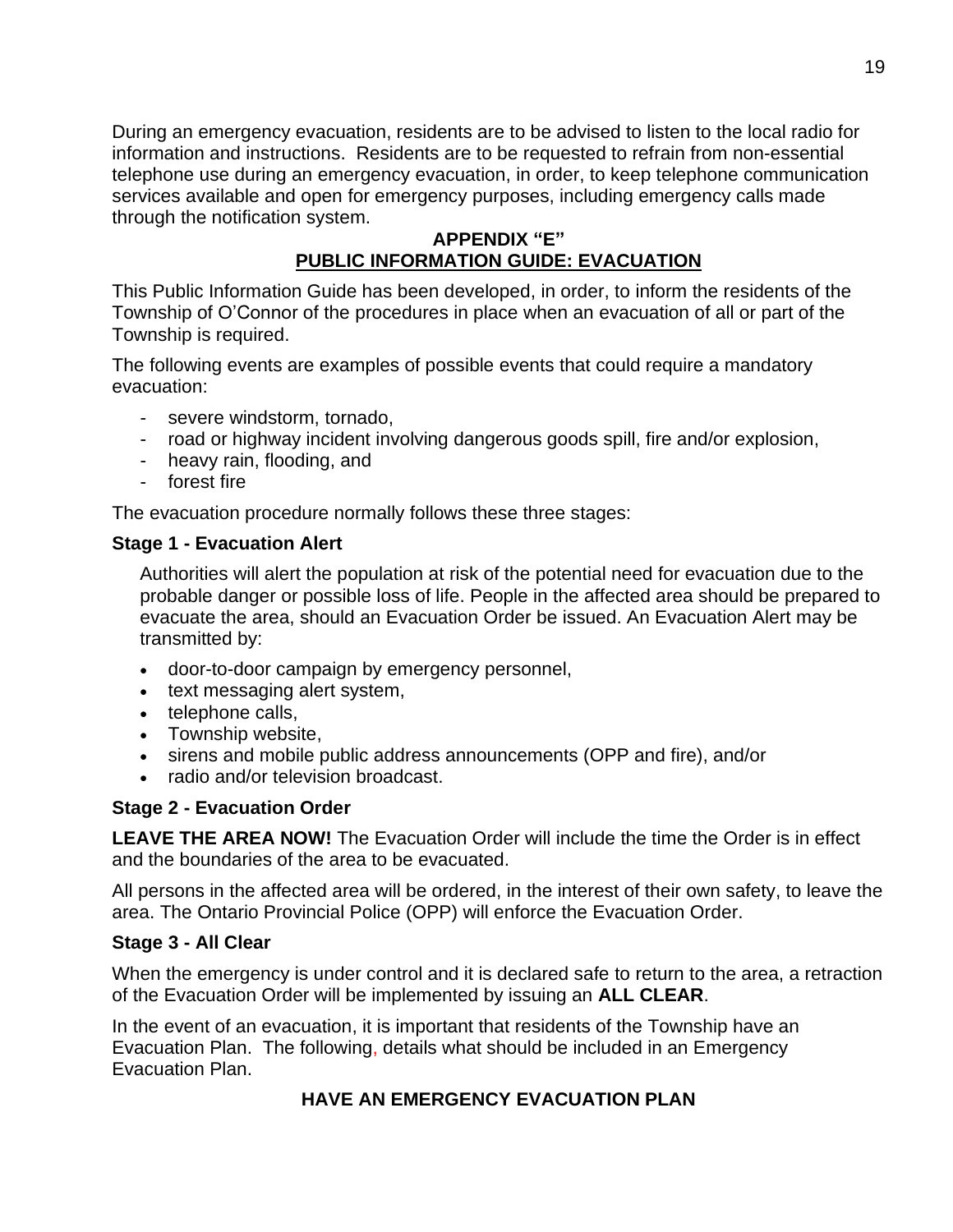Local authorities issue evacuation alerts and orders when disasters threaten. Residents are encouraged to listen to local radio and television reports and if local authorities ask you to leave, do so immediately.

The amount of time you have, to evacuate, will depend on the disaster. When you are ordered to evacuate is not the time to decide what to do and what to take. Making an Evacuation Plan for you and your family will relieve some of the stress you might experience when being ordered to evacuate.

## **Immediate Evacuation**

In an immediate evacuation make sure that you are ready with the following:

- Medical supplies (i.e., medications, eyeglasses, dentures, etc.),
- Family members and pets,
- Disaster kit and supplies (including flashlight, batteries, radio, first aid kit and bottled water),
- Clothing including raincoat, windbreaker, or parka, depending on season,
- Bedding (a sleeping bag, bedroll or air mattress and pillow for each member of the family),
- Enough ready-to-eat food to last at least 12 hours,
- Thermos bottle of hot beverage depending on season,
- Soap, towel, personal toilet, or hygiene articles,
- Car and house keys,
- Carry sufficient money to meet contingencies.

Adults with small children should include special need items as required:

- Infant formula in thermos bottle,
- Disposable diapers,
- Toys.

## **Evacuation Alert**

If the disaster is not imminent and you have been placed on "alert", do the following:

- Bring things indoors (lawn furniture, trash cans, children's toys, garden equipment, etc.)
- Look for potential hazards around your home,
- Turn off electricity and water.
- Turn off propane gas,
- If high winds are expected, cover the outside of all windows of your home,
- If flooding is expected, consider obtaining sandbags to keep your residence safe and dry.

## **Protect Your Valuables**

- Move objects that may get damaged to safer areas of your home,
- Make a visual or written record of all your household possessions. Record model and serial numbers.

## **Important Papers to Take With You (or copies)**

- Driver's license or personal identification
- Social Insurance card
- Proof of residency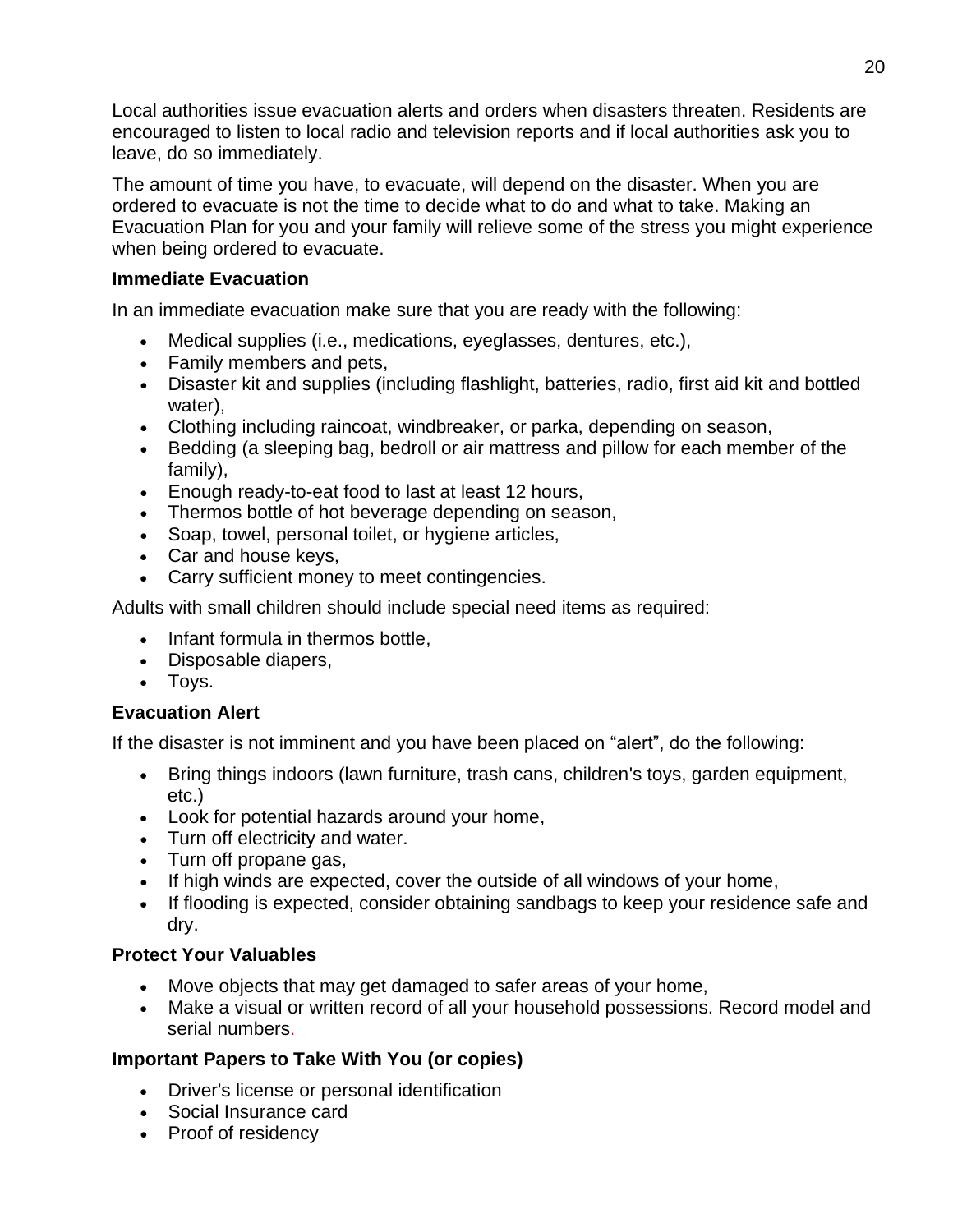- Insurance policies
- Birth and marriage certificates

If you are issued an Evacuation Order, use specified travel routes. Do not use shortcuts – they may be impassible. Be alert for unsafe roads and bridges. Do not drive into flooded areas. Stay away from downed power lines. Stay out of fire hazard areas until you are advised it is safe to return. Follow return instructions issued by the local authority.

#### **APPENDIX "F" PUBLIC INFORMATION GUIDE: DANGEROUS GASES**

#### **IF AN EMERGENCY IS CALLED:**

- a) Turn on the radio for instructions.
- b) Evacuation areas will be decided by wind direction.
- c) Each Institution, Business, Office, and Household is responsible for its own evacuation plan.

#### **DO NOT:**

- d) PANIC.
- e) Attempt to locate pets before leaving.
- f) Attempt to travel to school or place of employment to locate family. The Board of Education will ensure students are out of the danger area.

## **IF UNABLE TO ESCAPE OR ARE TRAPPED:**

- g) Go inside.
- h) Tightly close all doors, windows, and exterior openings.
- i) Turn off forced air heating or ventilation systems.
- j) Stay in upper portion of building. If necessary, seal yourself in one room and seal all windows and doors with wet clothes.
- k) Do not go into the basement.
- l) Move quickly but do not run if moving through gas.
- m) Soak cloth in water and breathe through it if breathing becomes difficult.
- n) DO NOT PANIC, STAY INSIDE.

#### **IN YOUR CAR:**

- o) Close all windows.
- p) Shut off ventilation.
- q) Continue driving away from the area and do not drive through the gas cloud or your car engine will stall.

#### **WHILE WALKING:**

- r) Go to nearest building or car and follow the above instructions,
- s) If in an open area and in the path of the cloud, move quickly to high ground at right angles to the wind direction.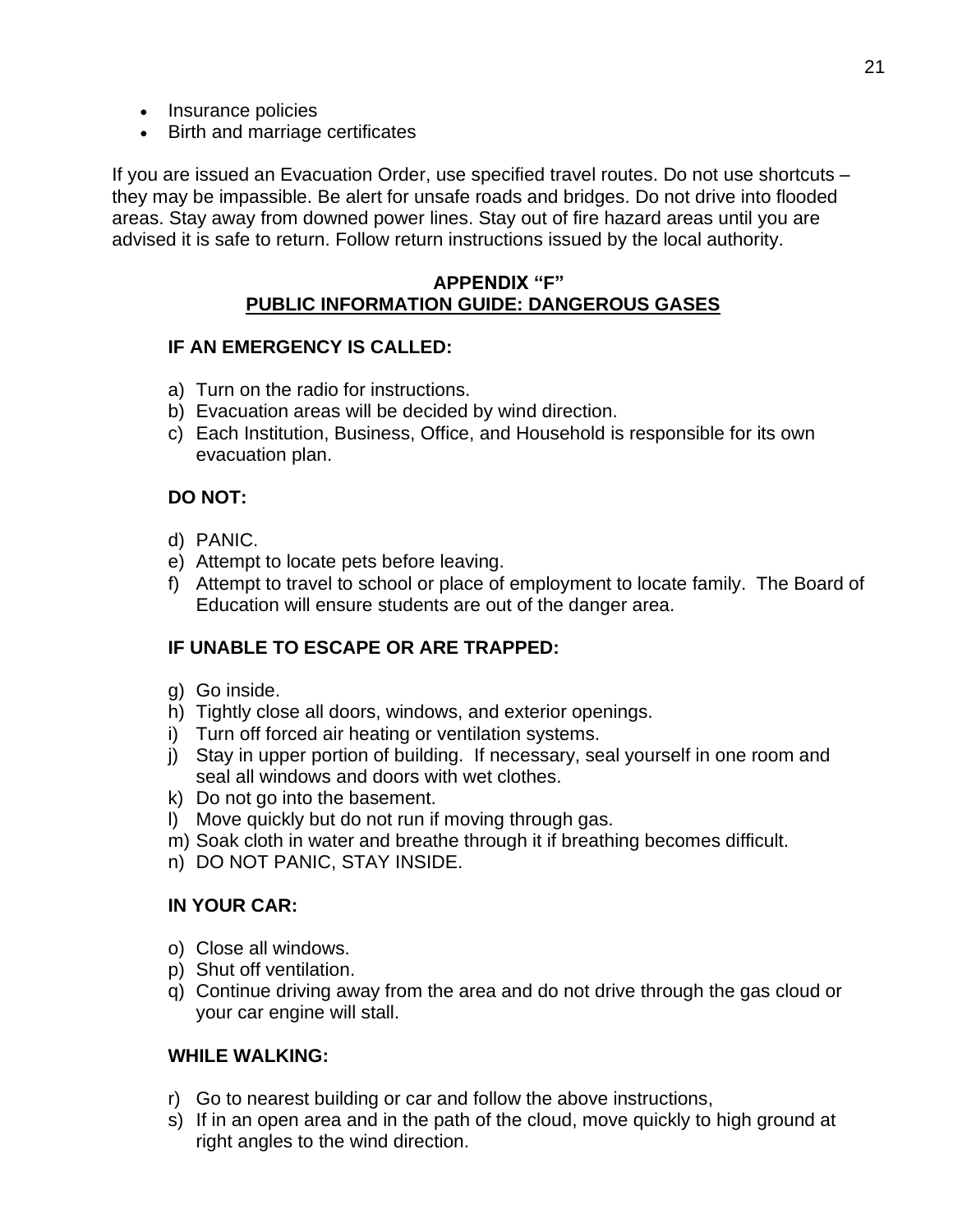#### **APPENDIX "G" PUBLIC INFORMATION GUIDE: SEVERE WINDSTORMS OR TORNADO**

#### **WEATHER WATCHES AND WARNINGS:**

Environment Canada issues weather watches and warnings when anticipated weather poses a threat to public safety. This information is relayed to the public by radio and television.

A severe weather **watch** is issued up to six hours in advance to alert the public that for a specified portion of Ontario there is a high potential for dangerous thunderstorm weather, which may be accompanied by severe windstorms or a tornado.

A severe weather **warning** is issued to alert the public that severe thunderstorms or tornadoes are imminent in the warning area – i.e., a severe thunderstorm is in progress or expected to occur within two hours.

#### **SEVERE WINDSTORM AND TORNADO SAFETY HINTS:**

A personal severe windstorm or tornado awareness program should include:

- being aware of the weather, and knowing the radio or television stations which broadcast up-to-the-minute weather information,
- knowing the name by which Environment Canada refers to your forecast region when they issue weather watches and warnings,
- reviewing your plans of action.

#### **WHEN A SEVERE WINDSTORM OR TORNADO THREATENS:**

- a) Stay away from your windows, doors, and outside walls. Protect your head.
- b) For maximum safety, go down to the basement or seek shelter under a stairway or sturdy table, or in a closet.
- c) Try to reach the centre of the house or the side away from the storm.
- d) Avoid buildings with large areas of unsupported roof, including arenas, barns or supermarkets.
- e) If caught in the open, try to determine the tornado's direction of travel and move at right angles to it. If you cannot avoid the storm, find a ditch, ravine, or other depression, and lie flat. Do not remain in your car. Many people have been killed trying to ride out a tornado in their car.
- f) If no shelter can be found, hang on to the base of a small tree or shrub.
- g) Remember that damaged and weakened structures, fallen debris,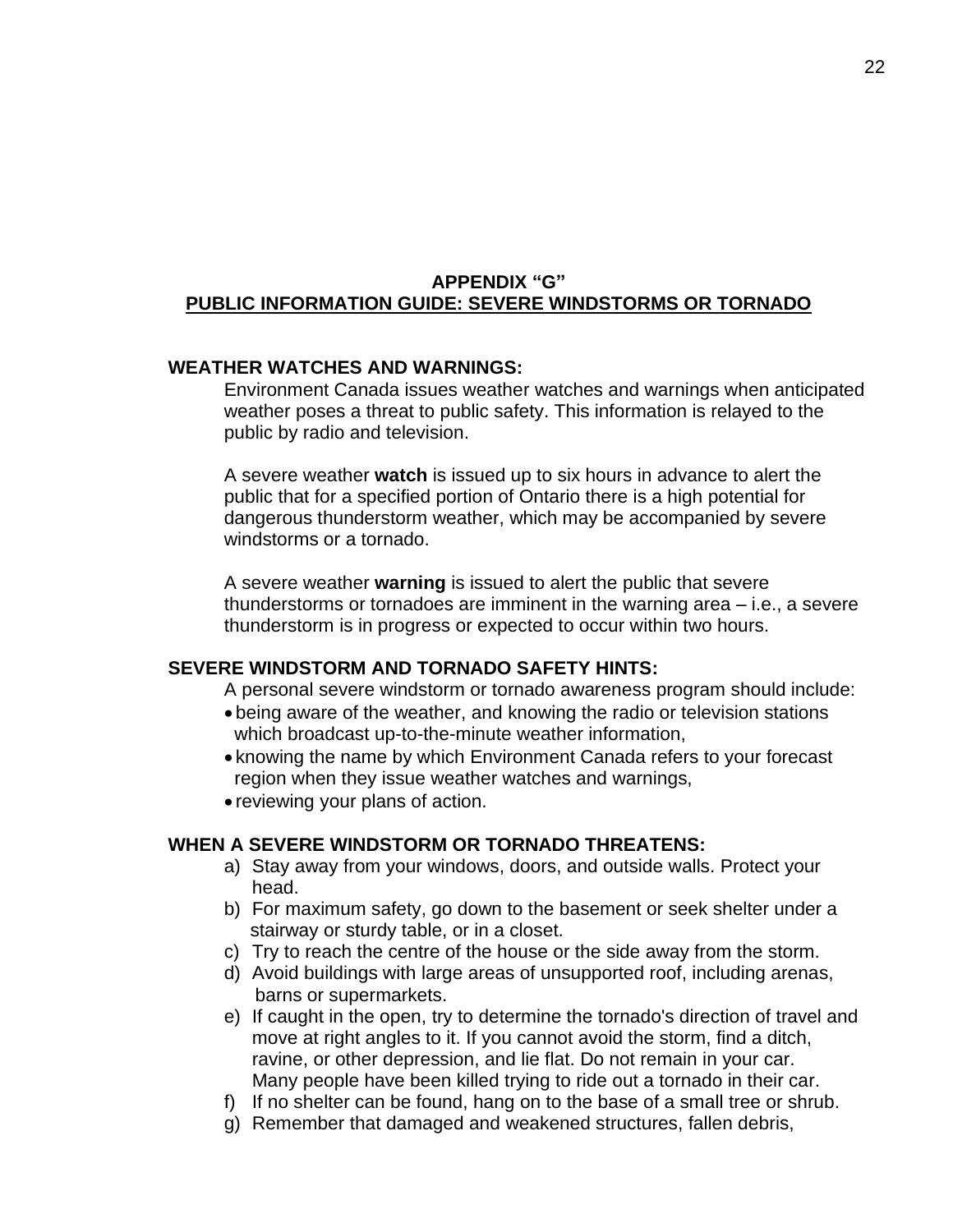downed hydro wires, and gas leaks are potential dangers after a storm has passed.

## **APPENDIX "H" INFLUENZA PANDEMIC PLAN**

This Influenza Pandemic Plan is a Risk Specific Plan in the Township of O'Connor's Emergency Plan. This plan details the Township's response to an influenza pandemic in the Township of O'Connor.

The Township of O'Connor's Influenza Pandemic Plan is closely coordinated with the Thunder Bay District Health Unit's Thunder Bay & Area Pandemic Influenza Plan. The Thunder Bay District Health Unit will have the lead in managing the response to a pandemic and will have detailed plans to address all public health related issues, in order, to prepare for and respond to an influenza pandemic.

Holders of the plan are responsible for keeping it current by incorporating any amendments that may be issued in the future.

## **1. GENERAL**

## **1.1Background**

Seasonal influenza is a contagious respiratory illness caused by a group of

viruses (influenza types A, B, and C) which causes mild to severe illness. Although most healthy people recover from the flu, it is the number one cause of hospitalization and death in Canada for an infectious disease. Health Canada estimates the flu and its complications (pneumonia) to cause 4,000 to 8,000 deaths each year.

Unlike seasonal influenza, a pandemic influenza is an especially virulent strain of influenza for which humans will have little or no immunity and will spread very easily and quickly, from person to person, across the country and throughout the world. There will be no vaccine for the pandemic influenza when it first emerges, and it will, therefore, cause serious illness and higher than average death rates.

In the 20th century, the world has seen four major influenza outbreaks. The worst of the four, the Spanish Flu of 1918-19, left 20 million people dead worldwide.

## **1.2 Impact of a Pandemic on Ontario and Thunder Bay Area**

Experts estimate that when a pandemic occurs, one million to 2.3 million people in Ontario will require outpatient care, 22,000 to 53,000 will be hospitalized and recover, and 5,200 to 12,000 Ontarians will die (Ontario Health Plan for an Influenza Pandemic, July 2007).

In the event a pandemic influenza emerges and spreads to the Thunder Bay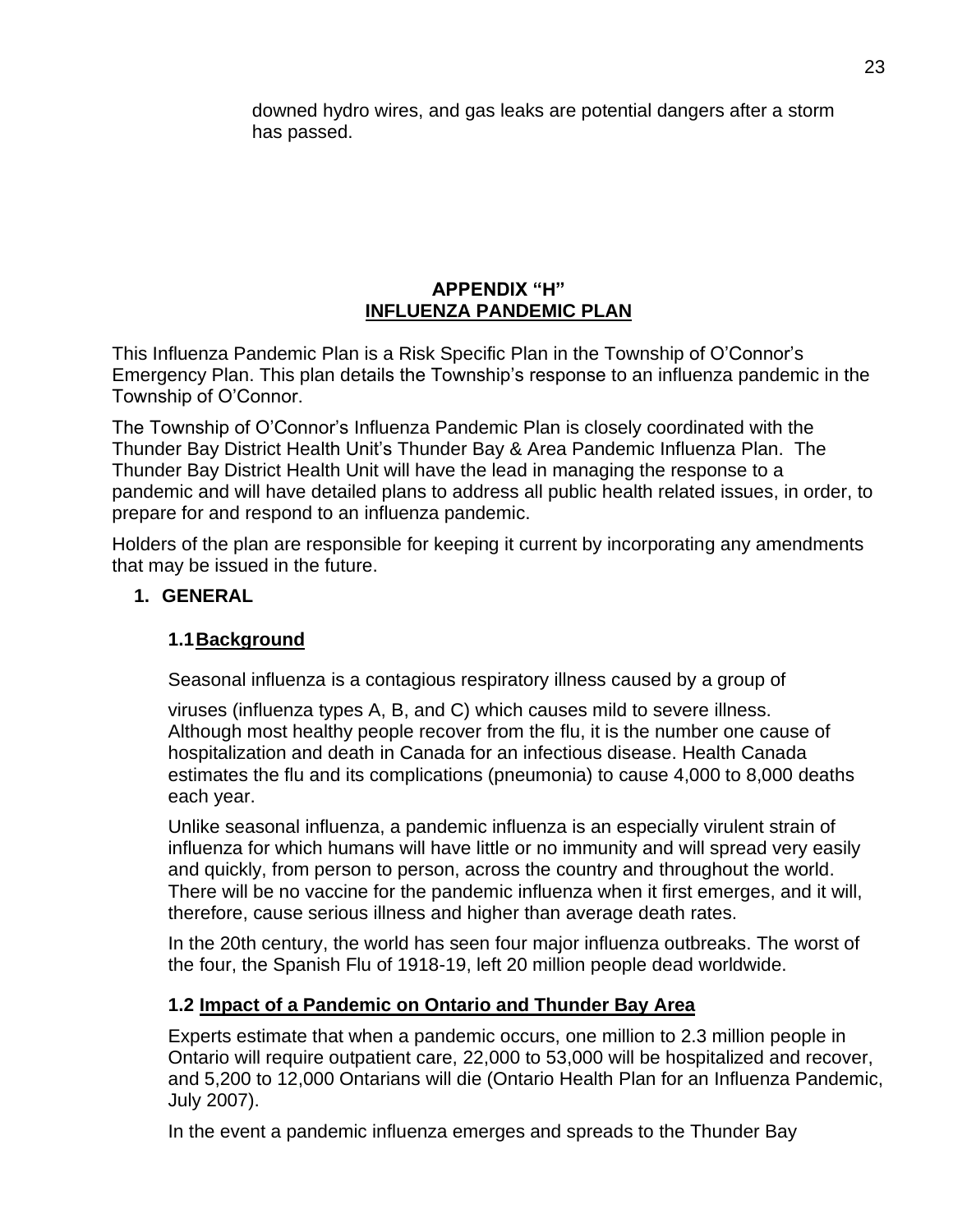District, the Ontario government predicts the following "most likely" effects within the District based on gross attack rates of 15% to 35% (Ontario Health Plan for an Influenza Pandemic, Sept. 2006).

- 12,704 to 29,642 Outpatient Visits
- 291 to 680 Cases Requiring Hospitalization
- 68 to 158 Deaths

## **1.3 Aim**

The aim of this Plan is to ensure that the Township of O'Connor is prepared to effectively respond to an influenza pandemic in the Township.

#### **1.4 Objectives**

The objectives of the response to an influenza pandemic as detailed in this plan are:

- to follow the TBDHU and Provincial guidelines regarding essential services.
- to support the Thunder Bay District Health Unit in mitigating, preparing for, responding to, and recovering from an influenza pandemic.
- to provide timely, authoritative information, to the public and the media on the provision of Township services.

#### **1.5 Scope**

This Plan outlines the coordinated actions to be taken for the protection of the life and health of the residents of the Township of O'Connor in the event of an influenza pandemic outbreak. The Plan also provides direction to all Departments within the Township of O'Connor.

#### **2. PLANNING**

## **2.1HIRA**

The Township of O'Connor has identified an Influenza (or other) Pandemic as risk with a 3/4 rating based on the Hazard Identification and Risk Analysis (HIRA) in the Township's Municipal Emergency Plan. The scoring is based on the Probability of Occurrence and the Consequence. A rating of 3 (three) for the Probability of Occurrence, and 1 incident in the last 5 years for a Consequence rating of 4 (four), being High.

#### **2.2 Assumption on the Virus Characteristics**

- 2.2.1 To understand the magnitude of the problem and to develop contingency plans, estimates on the potential impact of an influenza pandemic are required. No one can accurately predict when a pandemic will occur, nor can they accurately forecast who will become ill and suffer adverse health outcomes.
- 2.2.2 The characteristics of a new virus strain are assumed to be consistent with other known influenza strains: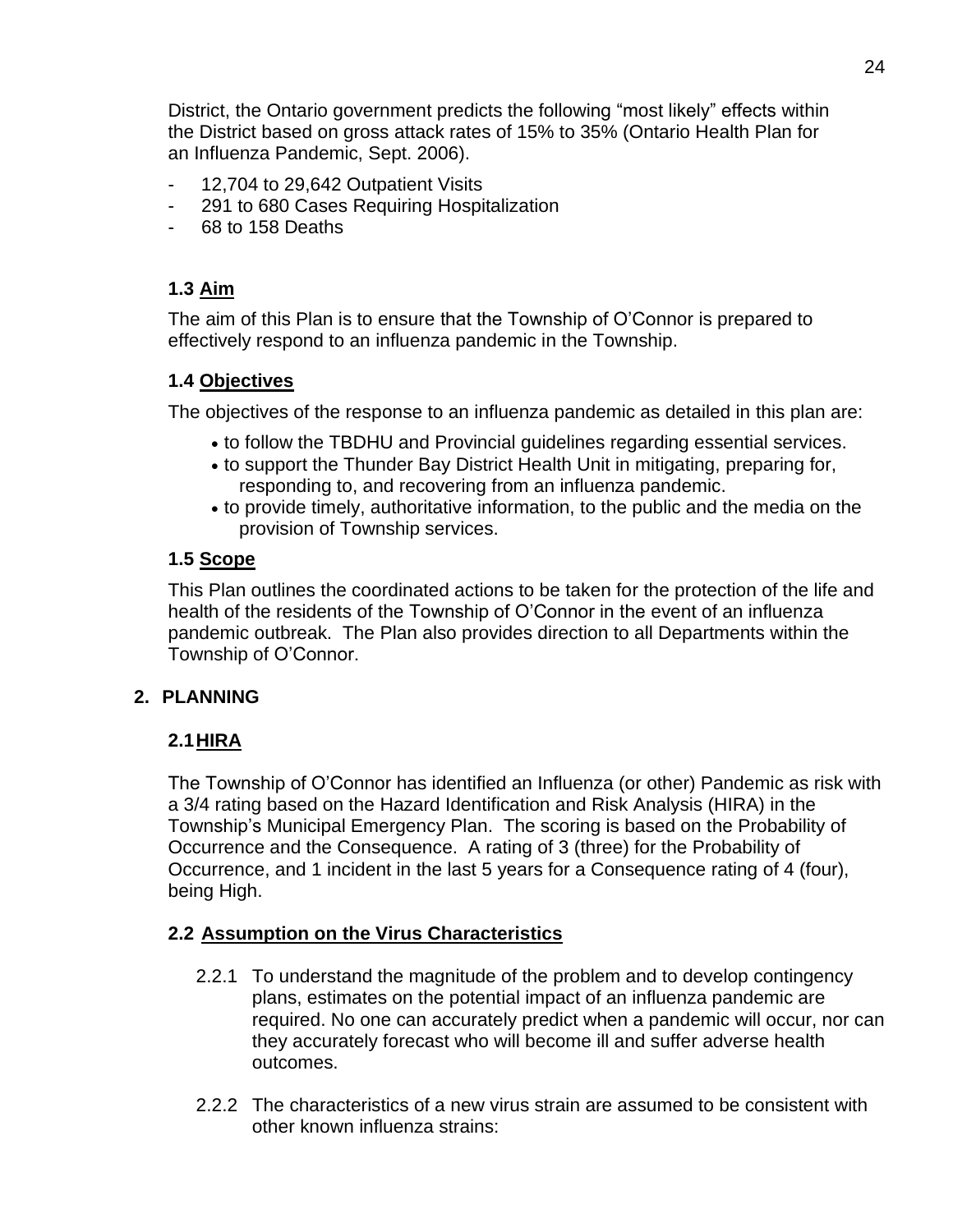- Incubation period: 1 to 3 days (with no Symptoms).
- Period of Communicability: 24 hours before the onset of symptoms and up to 5 days after the onset of illness (usually 3-5 days in adults, up to 7 days in young children)
- Symptoms: sudden onset, fever, chills, headache, muscle aches, dry cough, sore throat, runny/stuffy nose.
- Method of Transmission: *direct* transmission from person to person when the infected individual coughs or sneezes and droplets of secretions come to contact with the mucous membranes of the mouth, nose or possibly eyes of another individual. It can also be transmitted *indirectly*  when people touch contaminated surfaces, objects, and hands.
- Transmission while an individual has no symptoms is possible, but it is more likely when symptoms such as coughing are present.
- The virus will have the ability to survive for extended periods of time on environmental surfaces:
	- 24 48 hours on hard surfaces
	- 8 12 hours on porous surfaces (e.g., paper, cloth)
	- 5 minutes on skin.

## **2.3 Municipal Planning Basis**

- 2.3.1 An influenza pandemic will affect all of Ontario and the rest of Canada. In order, to fully plan for a pandemic, a worst-case prediction must be used.
- 2.3.2 As a basis for planning, it is therefore assumed:
	- Little or no direct assistance will be provided by neighbouring communities, the Province, or the Federal government, with the exception of, the provision of vaccine and antiviral drugs, and other clinic supplies when available.
	- The Township of O'Connor must plan to respond to an influenza pandemic on its own, using its own resources.
	- An influenza attack rate of 35% will be assumed when planning for the effects of an influenza pandemic. (Note: An attack rate of 35% means that over the course of a pandemic, about 35% of the population will have influenza severe enough to take 3 days off work).

## **2.4 Planning Assumptions**

The following are the assumptions that will apply to pandemic influenza planning in the Township of O'Connor:

- Ontario will have a lead-time of at most three months, possibly less, from the time a pandemic is first declared by the World Health Organization (WHO) to when it spreads to the province.
- An influenza pandemic usually spreads in two or more waves. A second wave could occur within three to nine months of the initial outbreak wave and may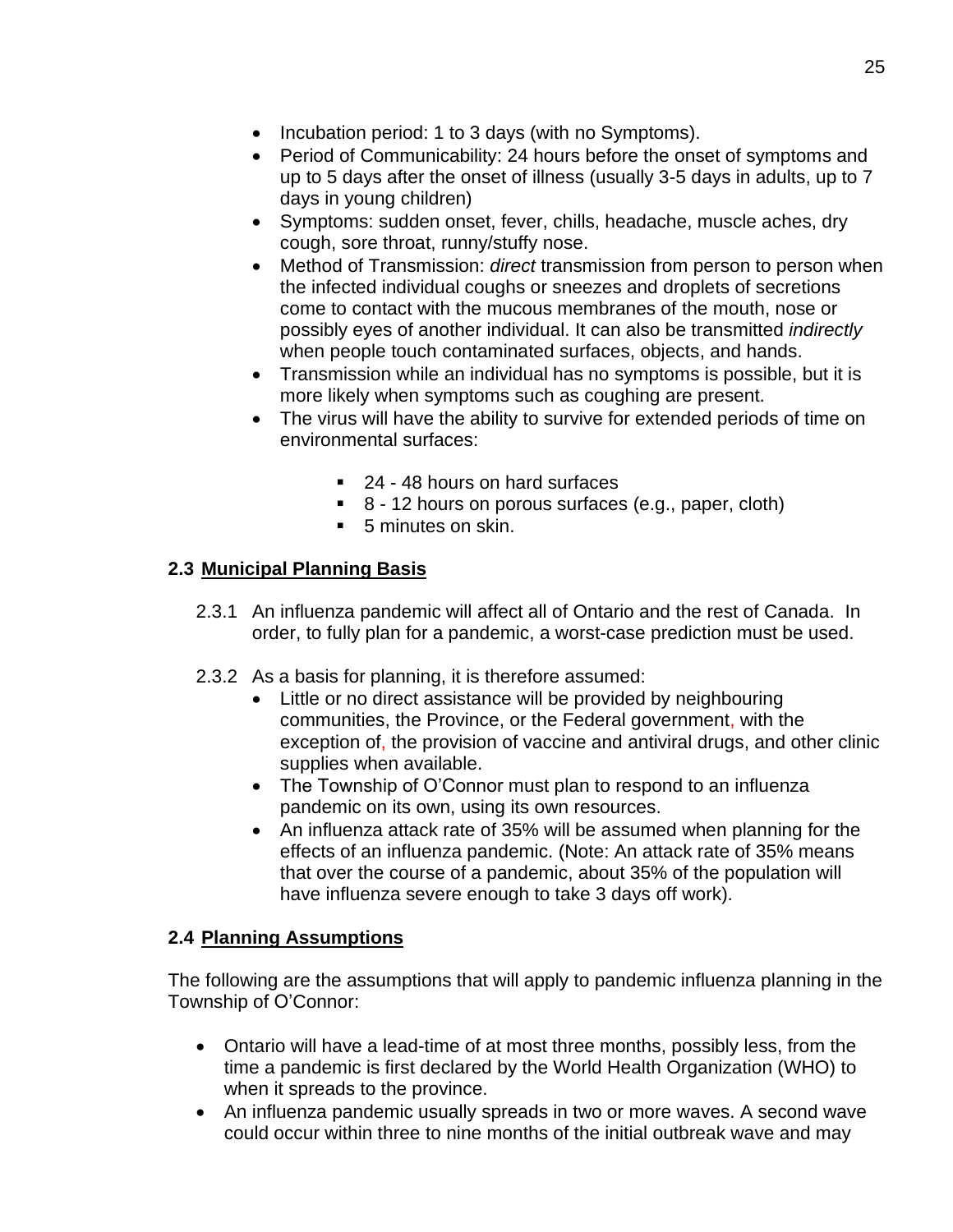cause more serious illnesses and deaths than the first. The length of each wave of illness is approximately six - eight weeks.

- There will be an attack rate of 35% during the first wave.
- For planning purposes, it will be assumed that 35% of staff could be off work at the same time.
- About 55% of those who fall ill with influenza will require some form of care. At least one third of deaths are likely to be in people under the age of 65.
- A vaccine will not be available for at least four months after the virus is identified and therefore will not be available for the first wave of illness.
- Once available, the vaccine will be in short supply and high demand.
- Because Ontario will not have a large enough initial supply of vaccine to immunize everyone, the province will have to set priorities for who receives limited vaccine and antiviral drugs.
- The availability of health care workers during the pandemic could be reduced by up to one-third and the health care system will have to supplement existing resources through a variety of mechanisms.
- Individuals who recover from illness with the pandemic strain will likely be immune to future infection from that strain.
- An influenza pandemic will impact the provision of essential services provided in the Township. During a pandemic, the availability of employees could be reduced by up to **one-third** due to illness over the approximate eight weeks of the first wave. In addition, there will be absenteeism due to concern about disease transmission in the workplace and employees staying home to care for ill family members.

## **3. CONTINUITY OF OPERATIONS**

## **3.1 General**

- 3.1.1 In the District of Thunder Bay, the Medical Officer of Health has the overall responsibility for directing the public health response to an influenza pandemic. The Medical Officer of Health will direct health operations from the Health Emergency Operations Centre (HEOC).
- 3.1.2 Based on the projected effect in the Township, the Mayor (Head of Council), on the advice of the Medical Officer of Health or as directed by the Province, may declare an emergency under the *Emergency Management and Civil Protection Act* and fully activate the Municipal Emergency Operations Centre (MEOC).
- 3.1.3 The Medical Officer of Health of the Thunder Bay District Health Unit (TBDHU) will implement public health measures and manage the health response to the outbreak. The role of the Township will be to support the TBDHU's efforts and maintain essential services in the Township. Coordination for support to the TBDHU and the maintenance of essential services will take place in the Municipal Emergency Operations Centre (EOC).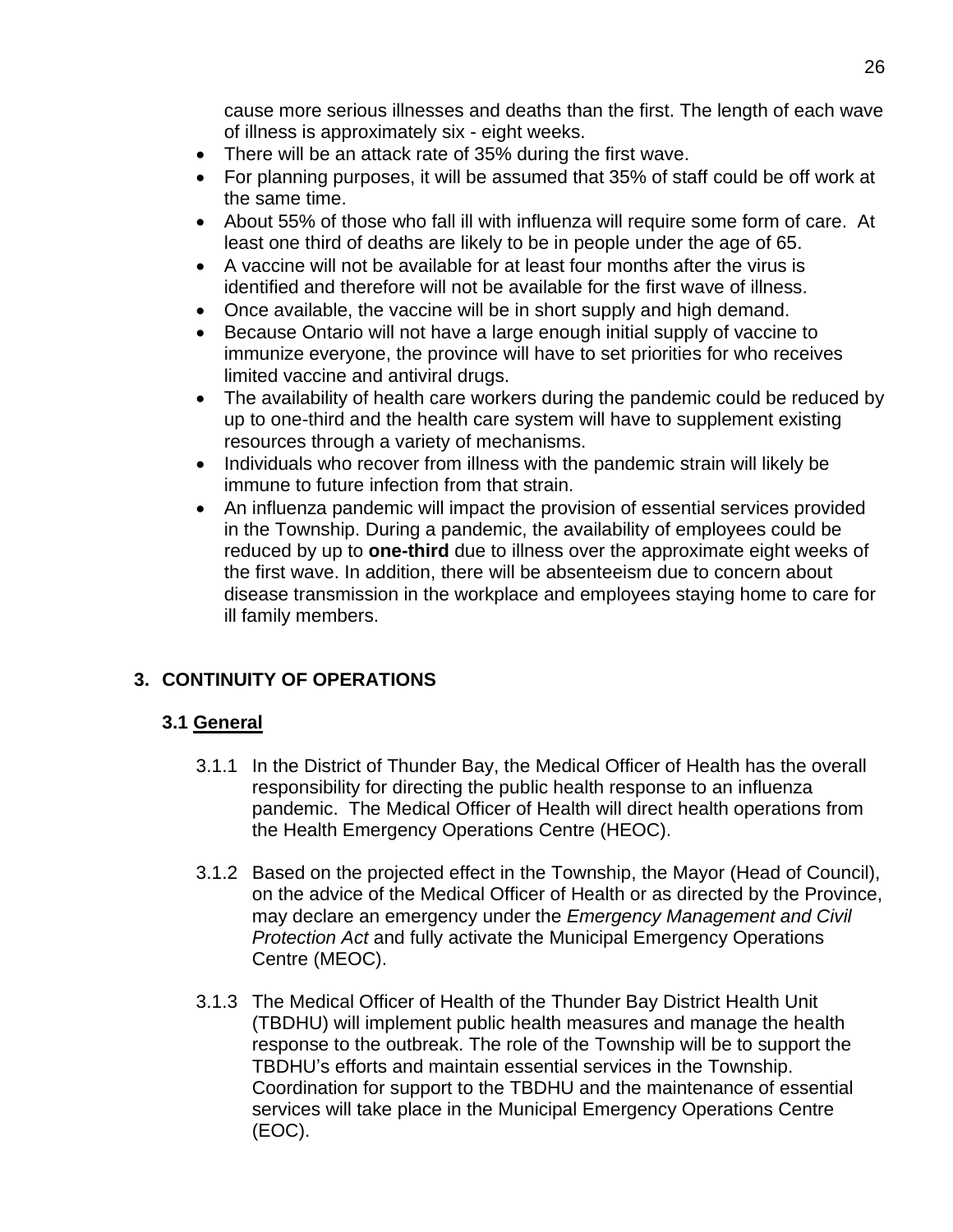- 3.1.4 A provincial emergency will likely be declared early in the onset of a pandemic. The overall response to a declared emergency will be managed from the Provincial Emergency Operations Centre (PEOC) with the Ministry of Health and Long-Term Care (MOHLTC) providing command and control services for the health care sector.
- 3.1.5 Schematic diagram showing the emergency management and health sector response structures.



#### **3.2 Essential and Non-Essential Services**

- 3.2.1 Each Department will examine its operational functions and services provided and categorize them using the following planning categories:
	- **Priority One** Affects, or has the potential to affect, health and safety. Requires an immediate response.
	- **Priority Two** Major inconvenience but does not affect health and safety. May not require an immediate response.
	- **Priority Three** Not an essential service. Reductions or suspension of service.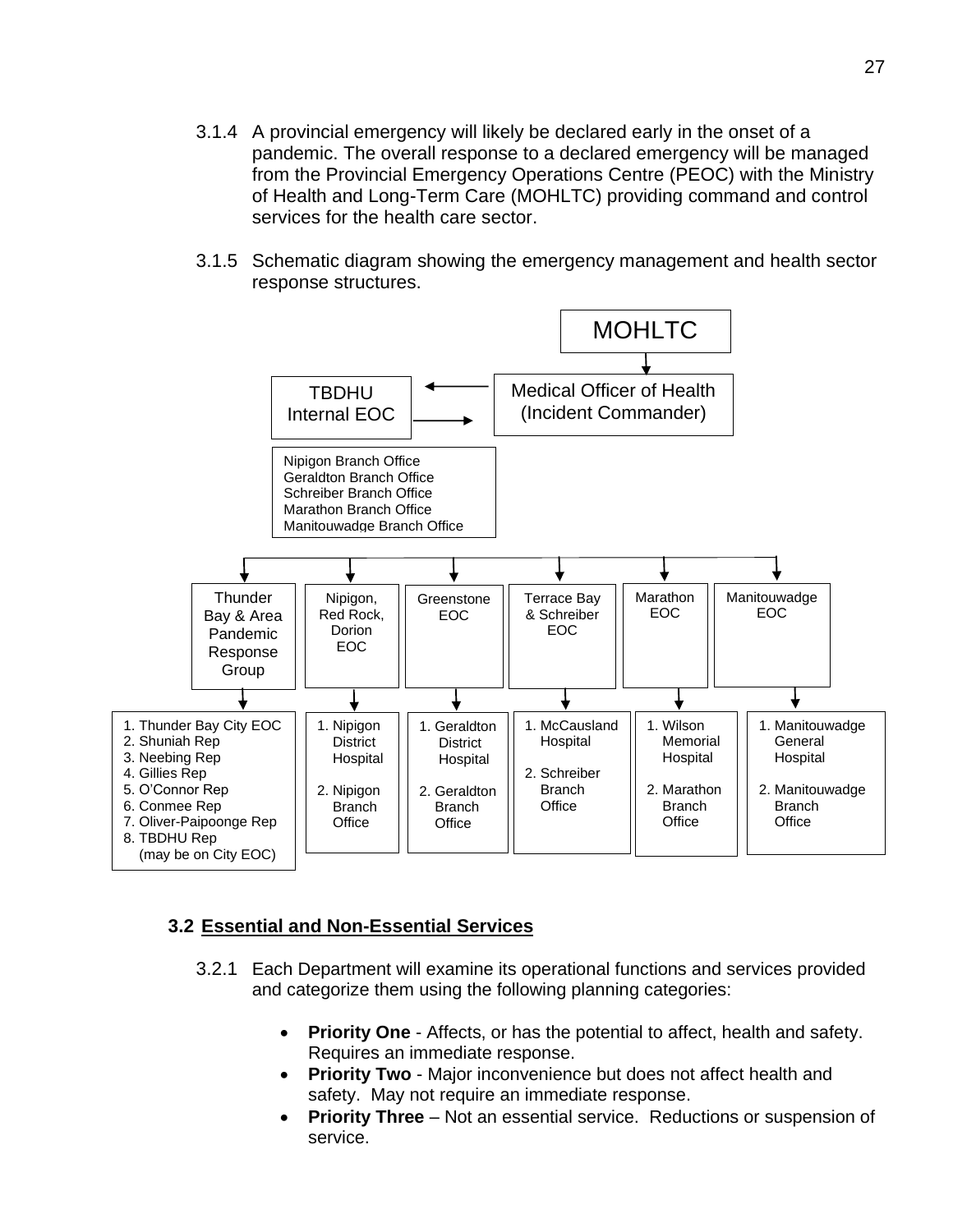- 3.2.2 Each Department within the Township should undertake an assessment of essential services requirements including materials and personnel.
- 3.2.3 Within the Township's organizational structure, examples of essential and non-essential services include:
	- Road/Winter Maintenance
	- Emergency Services
	- Municipal Office Administration Services
	- Landfill Services
	- Cemetery Services
	- Community Facilities
- 3.2.4 Examples outside the Township level structure:
	- Ontario Provincial Police
	- EMS
	- Hospitals.
	- Health Care facilities
	- Individual physicians
	- Central Ambulance Communications Centre
	- Community Care Access Centres
	- Essential staff at local utility companies

#### **3.3Identification of Services by Priority and Department**

#### 3.3.1 Road/Winter Maintenance

Functions and services of the Township's Road Department are considered a Priority One category. All roadways need to be accessible and safe, regardless of a pandemic. Social isolation and a risk management strategy to minimize community spread will ensure that people stay home, however roadways need to stay open and safe to ensure that residents still have access to food, health, and emergency services. It is also important that essential service workers have access to their workplace.

Equipment maintenance is also considered a Priority One category. Most maintenance of equipment is done in-house, however major repairs are outsourced, either to local repair shops or larger shops in the City of Thunder Bay. During an influenza pandemic, access to these services may be limited and availability of parts may be impacted by the shutdown of local suppliers. The Road Superintendent/Leadhand will maintain a stockpile of parts that are required for recurring and minor repairs. In the event, that major repairs are required, and outsourced services and parts are unavailable, rental agreements with local businesses may be required. The Road Superintendent/Leadhand will maintain a list of businesses that can provide rental equipment in the event of an emergency.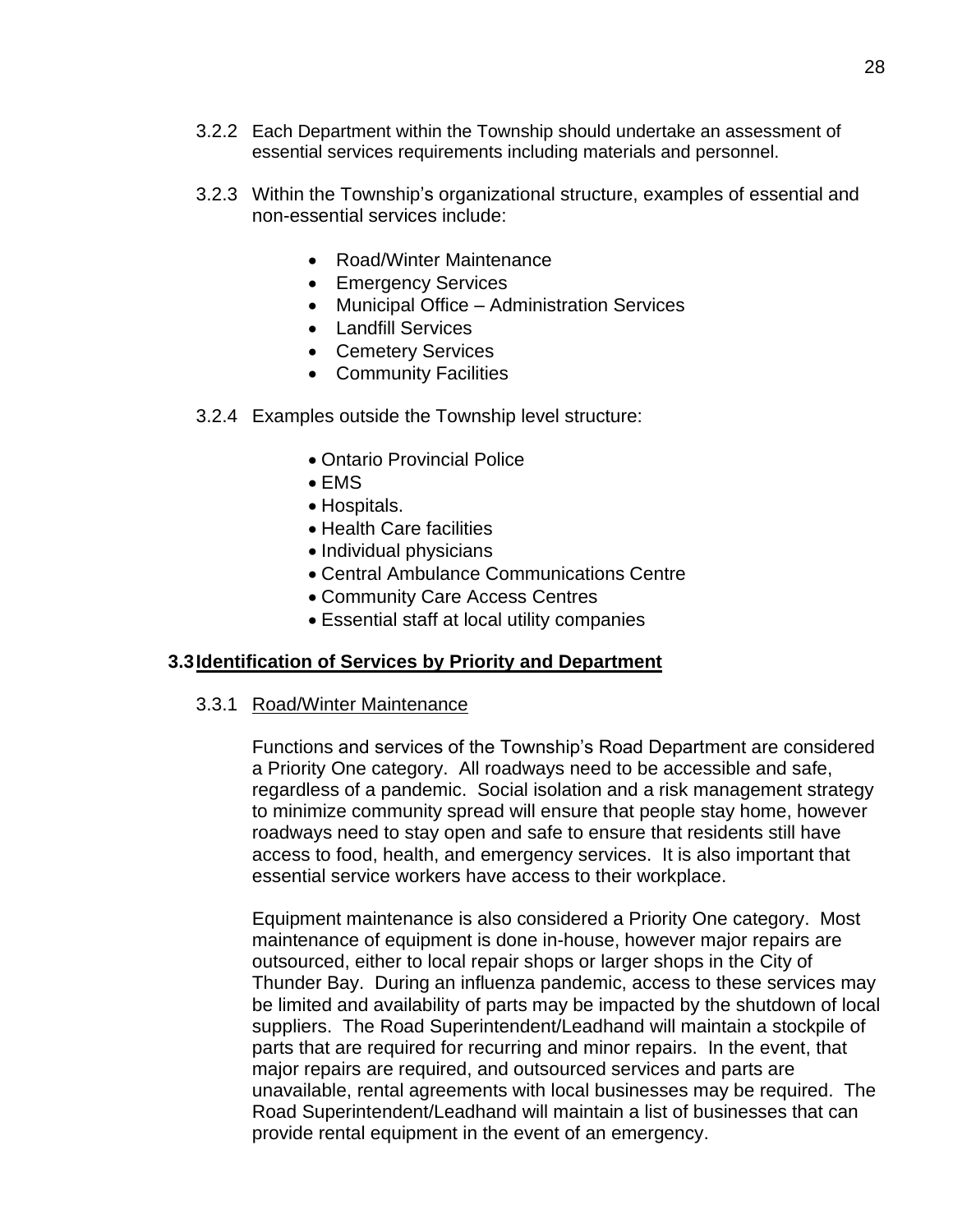During an influenza pandemic, it will be vital that all employees practice good hygiene to avoid contact with the virus and bringing it into the workplace. Employees will be provided with PPE and will be required to sanitizer-workstations, including vehicles, after use. In general, our road department employees do not work directly with the public, however their personal lives can leave them open to contracting the virus. During the pandemic, employees will be encouraged to avoid public gatherings and practice social distancing. If an employee does show symptoms of the virus, they will be asked to stay home to avoid spread to co-workers and the public.

The Township of O'Connor has two full-time road employees and one seasonal employee. The Township's Road Superintendent/Leadhand maintains a list of individuals that can be called upon in an emergency to plow snow and sand roads, steam culverts, haul material to repair roadways due to washouts, and perform general road maintenance, such as grading roadways. It is understood that during a pandemic these individuals may not all be available. If there are no individuals available, it is recommended that contact with neighbouring municipalities be maintained. It is understood that their municipality will be their priority and that they may require help from our road employees.

#### 3.3.2 Emergency Services

Emergency service and response is a Priority One category. Emergency services must be maintained to ensure the safety of all residents. Emergency responders have been trained in the use of personal protective equipment (PPE) including gloves and face masks and although emergency calls may be for a variety of reasons that are not related to influenza, responders should always practice good personal hygiene and ensure that they are protected appropriately.

The Township of O'Connor is a member of the Thunder Bay Zone One Mutual Aid Association and have agreements with all surrounding municipalities. These Mutual Aid Agreements aid member municipalities that do not have enough local responders to respond to an emergency call. An influenza outbreak in the Township can have a serious impact on our department's ability to respond to emergency calls and Mutual Aid Agreements will help to maintain emergency services. It should be noted that as a member of Zone One Mutual Aid Association, our volunteer members may be asked to respond to emergency calls in other municipalities, which can increase exposure to the influenza virus.

Regular department training during an influenza pandemic will be suspended, in order, to reduce the risk of spread to members and their families. Educational material related to PPE will be distributed via e-mail to remind members to take precaution when answering an emergency call. Stock of PPE equipment will be monitored to ensure that there is an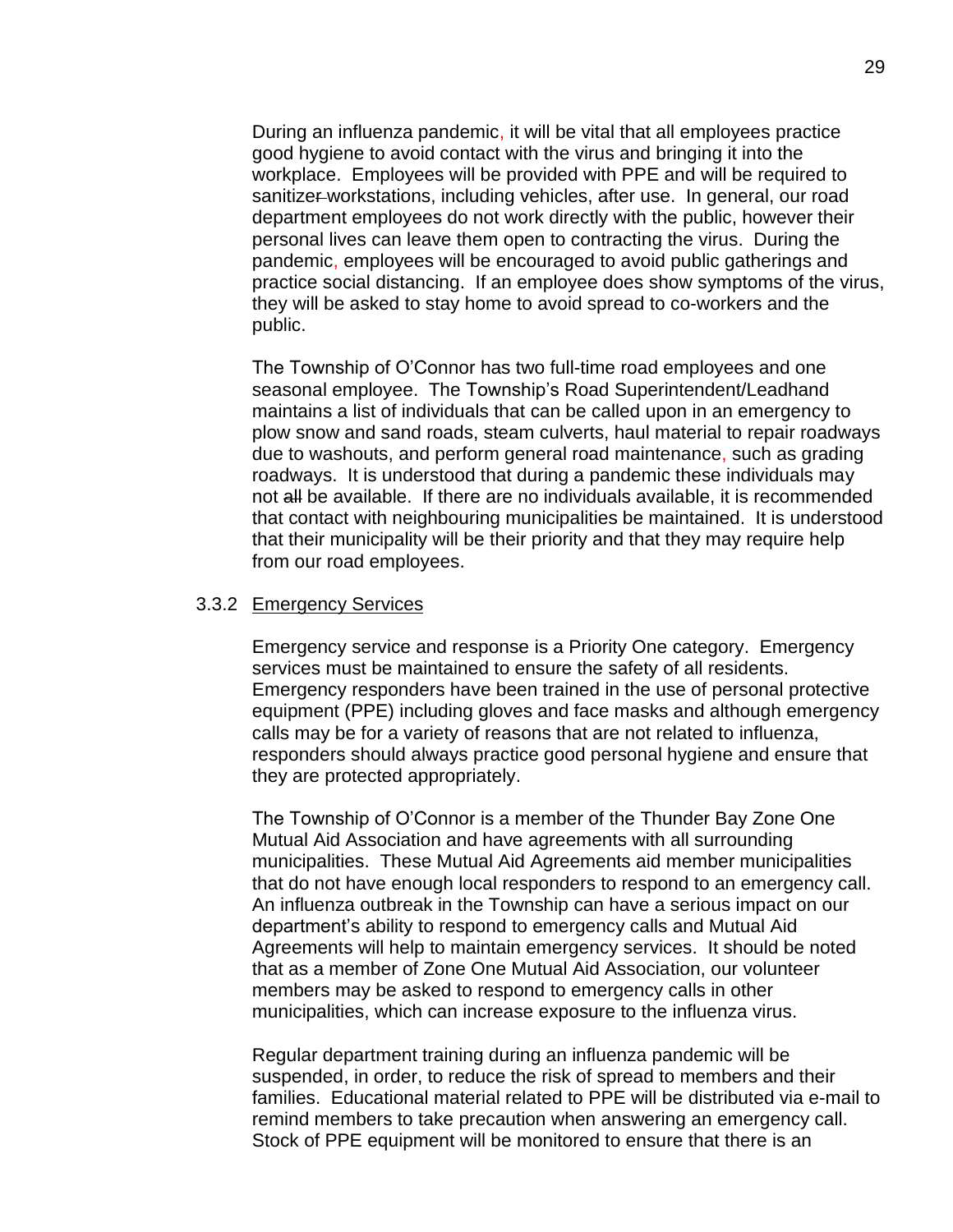adequate supply and rotated to ensure they have not met their expiration dates.

Maintenance of all emergency response vehicles and equipment will continue to be a priority. If the availability of fuel due to local shutdowns becomes an issue, the Public Works Department, if necessary, can provide fuel in an emergency.

#### 3.3.3 Municipal Office – Administrative Services

Services offered by administrative staff are considered a Priority Two category. Most services and duties of administrative staff can be suspended or reduced without significant impact on the residents of the Township. However, the Municipal Office is also the hub for all other departments and is responsible for cashflow, both revenues and expenditures. The main source of revenue for the Township is property taxes and, in the event of a pandemic, the ability of residents to pay property taxes may be limited. Not issuing annual tax billings is not a viable option for the Township during a pandemic, however, in order, to provide relief to residents that are unable to pay taxes on the due dates, Council can delay issuing property tax bills and suspend the charging of interest for the duration of the pandemic.

The Township of O'Connor has two full-time administrative staff, the Clerk-Treasurer, and the Deputy Clerk-Treasurer, and one part-time staff, the Administrative Assistant. During a pandemic administrative staff can be reduced to two in the office at one time to provide for physical distancing and reduce the potential of spreading the virus. Where possible, staff can have the option of working from home. In order, to reduce the risk of spreading the virus, all staff will be encouraged to practice good personal hygiene in the office and at home. All office equipment and surfaces will be sanitized on an increased basis.

Restrictions to public access to the Municipal Office will be put in place. The office door will be locked, and signs posted requesting residents to use the mail slot on the door to drop off tax payments, miscellaneous payments, or correspondence. If a resident is paying with cash, they can call the office prior to dropping off the payment and a receipt can be provided when they arrive. Residents that require to speak with administrative staff in person are encouraged to call the office to make an appointment. Residents will be subject to self screening or as recommended by the TBDHU and will be required to wear a mask, provided at the entrance to the main office.

#### 3.3.4 Landfill Services

Landfill services are considered a Priority Two category. The site can be shut down for a short period of time, however prolonged closure can result in a health and safety issue for residents that do not have an adequate storage system that leaves them open to attracting wildlife such as bears, skunks, and rats. It is recommended that the landfill remain open to the residents of the Township and that the attendant, or his or her replacement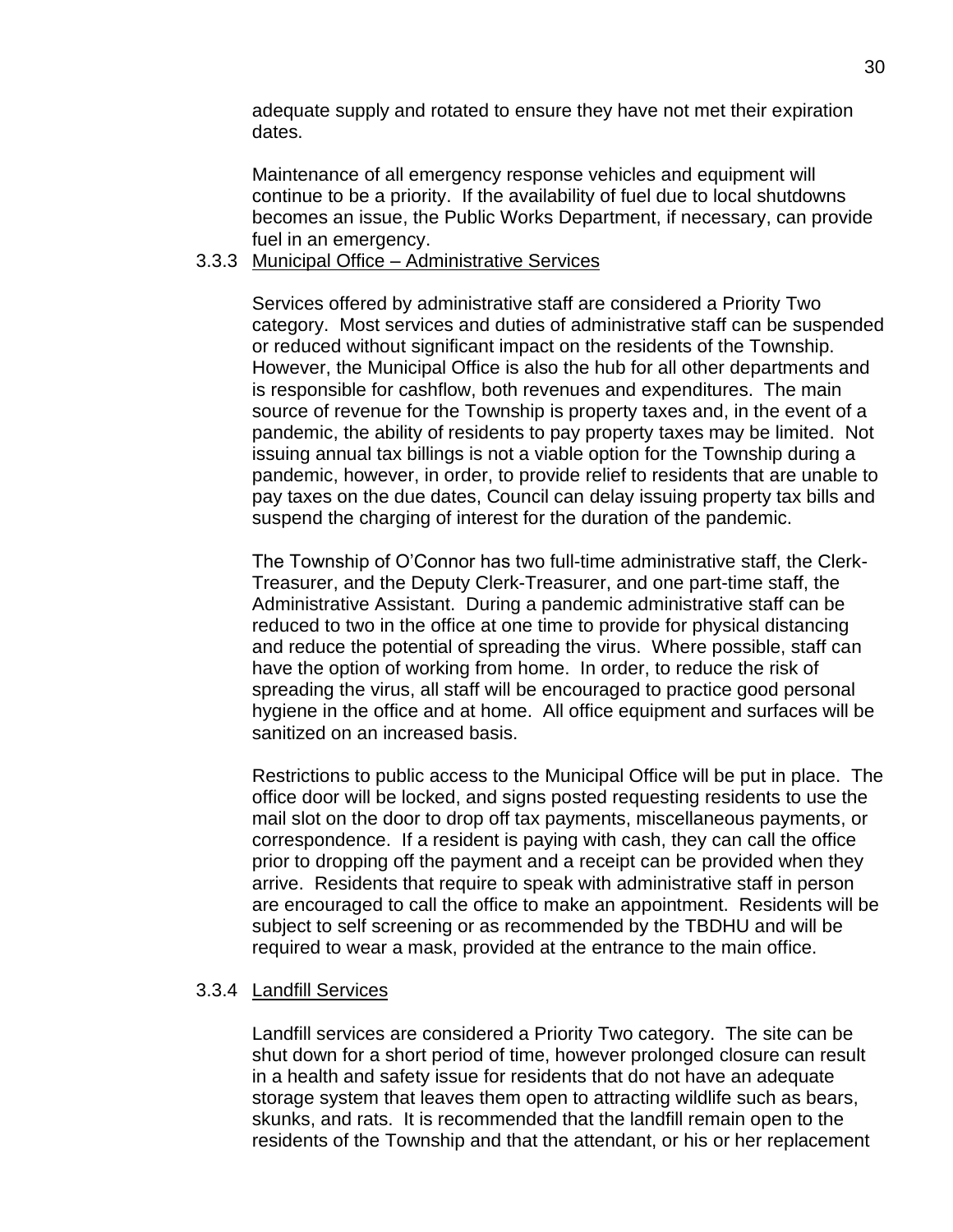practice social distancing while performing their duties. Residents will be instructed to dispose of their garbage and leave the site. Any residents found to be socializing at the site will be asked to leave immediately.

#### 3.3.5 Cemetery Services

Cemetery services are considered a Priority Three category, depending on the severity of the influenza pandemic and the time of year. A severe pandemic can result in higher death rates and increase the demand for cemetery services. The Township's Road Department provides burial services at both the O'Connor Cemetery and the O'Connor Free Methodist Cemetery. Reduction of road employees, due to the pandemic, can impact this service.

Opening and closing of plots for full burials are done by the Township employees, however residents do have the option of burying cremated ashes of deceased persons. However, in order, to proceed with any burial, the Municipal Office must be notified.

If cemetery services are required during a pandemic, Township employees will maintain distance from the burial site until the family has left and the number of people attending the gravesite will be limited. No large gravesite services will be permitted.

#### 3.3.6 Community Facilities

The Community Facilities such as the community centre, outdoor rink and ball diamond are considered a Priority Three category. Closure of these facilities will have no impact on the health and welfare of the residents of the Township. During the influenza pandemic these facilities will be closed to the public and reopened only after it is safe to do so.

#### **3.4 Communications**

- 3.4.1 The Medical Officer of Health will be responsible for providing public health information, direction and advice to health care stakeholders, other Regional stakeholders, the public, and the media.
- 3.4.2 There will be a requirement to coordinate public health communications with information on the provision of Township services. To accomplish this, municipal administration will keep residents updated on essential services.
- 3.4.3 If the Municipal Emergency Control Group (MECG) has been called together and the EOC has been established, the Emergency Information Officer will coordinate the dissemination of information regarding essential services and perform inquiry functions.

#### **4. PLAN IMPLEMENTATION**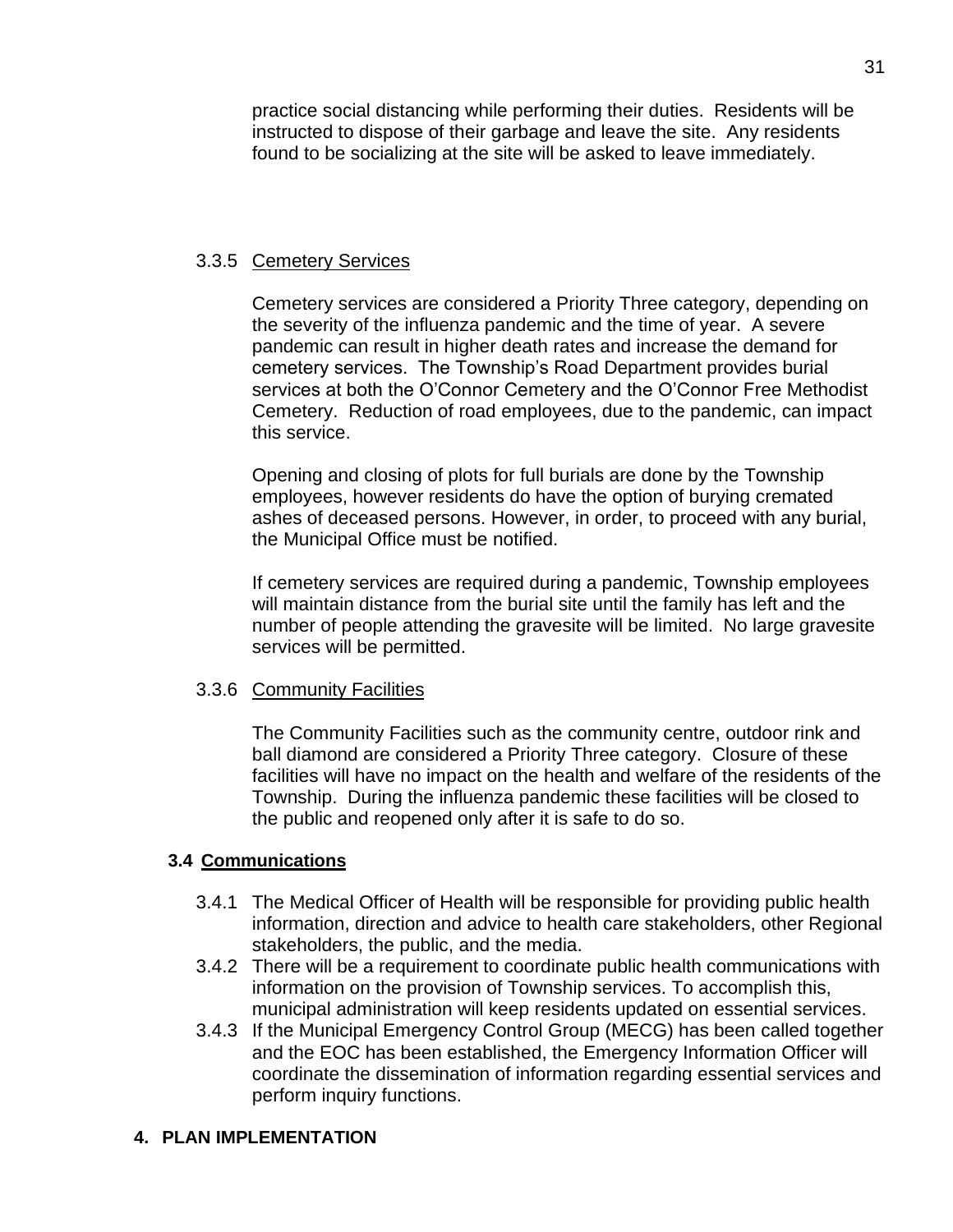#### **4.1 Notification**

- 4.1.1 The Medical Officer of Health will be responsible for determining the pandemic phase for the Thunder Bay District, which includes the Township of O'Connor, and for notifying all internal and external stakeholders and the public. Sources for determining the pandemic phase will come from the World Health Organization, Federal, Provincial, and local influenza surveillance data.
- 4.1.2 Once the Medical Officer of Health has determined the pandemic phase for the Township, Emergency Management Ontario will contact the CEMC. The CEMC will consult with the Clerk-Treasurer and will advise the emergency management structure on the response level to be adopted. This will include notification of the response level to all departments. Departments are responsible for notifying all employees in their respective Divisions.

## **4.2 Response Actions**

4.2.1 Actions to be undertaken by the Township emergency response structure at each phase of notification are summarized in the following table. (refer to section 4.2.3 to 4.2.7 for detailed Phase descriptions.)

| <b>PERIOD</b>           | <b>PHASE</b>                                       | <b>REGIONAL RESPONSE</b>                                                                          |
|-------------------------|----------------------------------------------------|---------------------------------------------------------------------------------------------------|
| Interpandemic           | Phase 1 – no new virus                             | Routine Monitoring                                                                                |
| Period                  | Phase 2 – new animal virus                         | <b>Routine Monitoring</b>                                                                         |
| Pandemic Alert          | Phase 3 - human infections                         | <b>Enhanced Monitoring</b>                                                                        |
| Period                  | Phase 4 – limited human to human<br>spread         | <b>Enhanced Monitoring</b>                                                                        |
|                         | Phase 5 – larger clusters human to<br>human spread | <b>Enhanced Monitoring</b>                                                                        |
| Pandemic<br>Period      | Phase 6 – sustained transmission                   | Partial Activation (Virus not in<br>North America)<br>Full Activation (Virus in North<br>America) |
| Post Pandemic<br>Period |                                                    | Routine Monitoring/Recovery                                                                       |

- 4.2.2 Note that the response actions at each phase indicated in the chart above is a guide and the response may be modified at any time, depending on requirements.
- 4.2.3 Interpandemic Period, Phase  $1 2$ 
	- Routine Monitoring.
	- TBDHU implements routine influenza programs and services.
	- CEMC and appropriate departmental and municipal emergency coordinators will monitor the situation from their normal workplaces.
	- Emergency plans and procedures will be reviewed annually, and updated, if required.
- 4.2.4 Pandemic Alert Period, Phase 3 5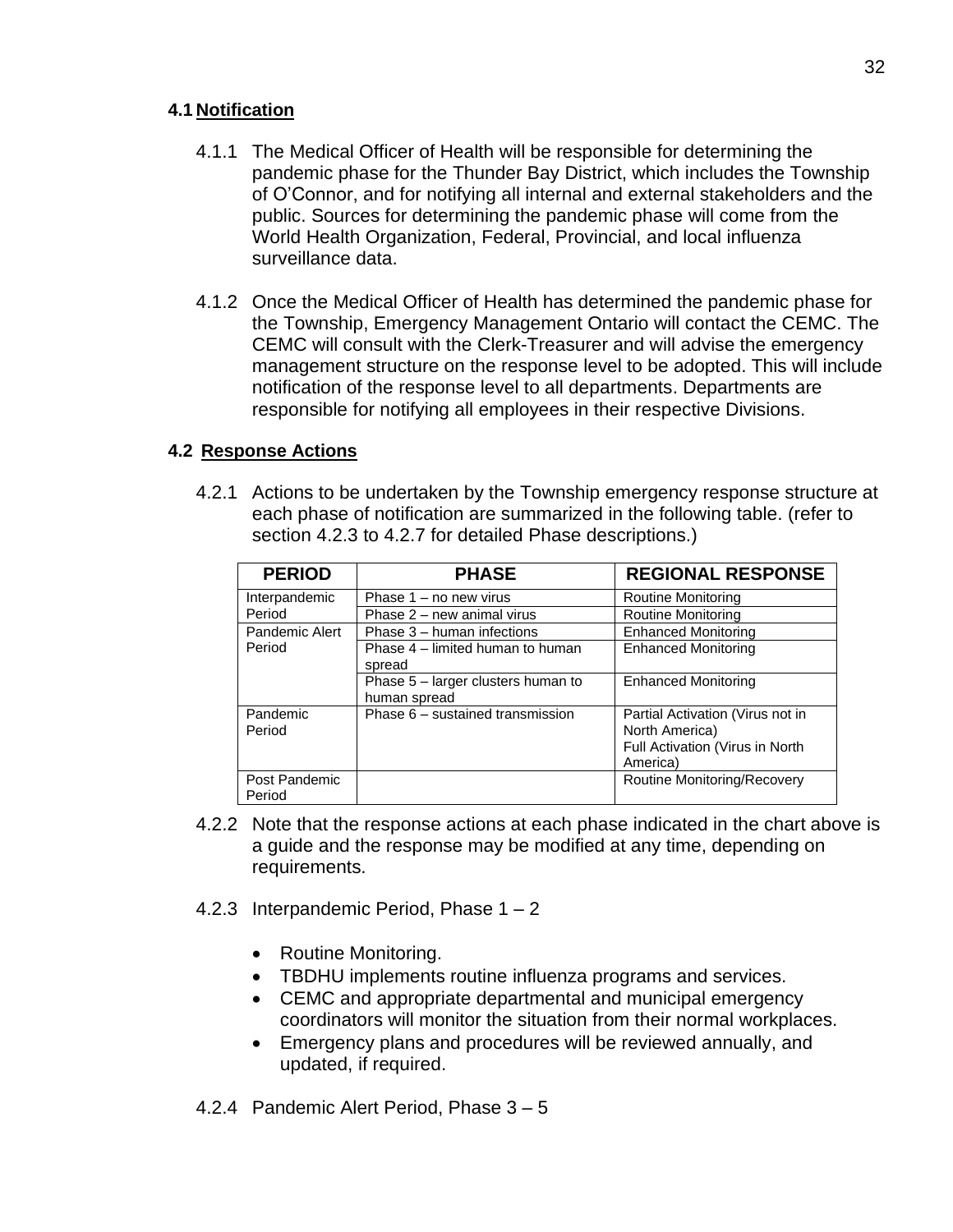- Enhanced Monitoring.
- TBDHU will provide enhanced communications on details of the situation in the world.
- Designated staff will monitor the situation from their normal workplace and ensure that information from the TBDHU is passed to all staff.
- Depending on the situation, Partial Activation may be implemented at Phase 5.
- 4.2.5 Pandemic Period, Phase 6 (Virus Outside North America)
	- Partial Activation.
	- All emergency operations centres to be opened and staffed with sufficient personnel and to operate 24/7, if required.
	- All communication links will be tested (Departmental, Municipal, Regional and Provincial).
	- All emergency response and emergency management personnel placed on standby.
	- All planning arrangements to be reviewed and confirmed.
- 4.2.6 Pandemic Period, Phase 6 (Virus in North America)
	- Full Activation.
	- Full activation of all emergency operations centres with full staffing, and capable of operating 24/7, if required. (NOTE: see 4.3 below).
	- Emergency Information and Public Inquiry Centres to be fully staffed.
	- On the recommendation of the Medical Officer of Health in accordance with the Emergency Management and Civil Protection Act, the Mayor (Head of Council) may declare an emergency in the Township of O'Connor.
	- Public health measures as directed by the TBDHU will be reviewed/implemented.
- 4.2.7 Post Pandemic Period
	- Return to Routine Monitoring.
	- Staffing and hours of operation of emergency operations centres to be reduced to a level commensurate with the requirement.
	- Preparations will be made for the arrival of the "second wave" which could occur 3 to 9 months after the initial outbreak.
	- Review response actions and lessons learned and revise plans and procedures.
	- Monitor for secondary hazards, "Cascading Consequences," such as a range of physical, social, psychosocial, or economic disruption.
	- Recovery process to return the community back to normal or near normal once the immediate threat has passed.

## **4.3 Municipal Emergency Operations Centre**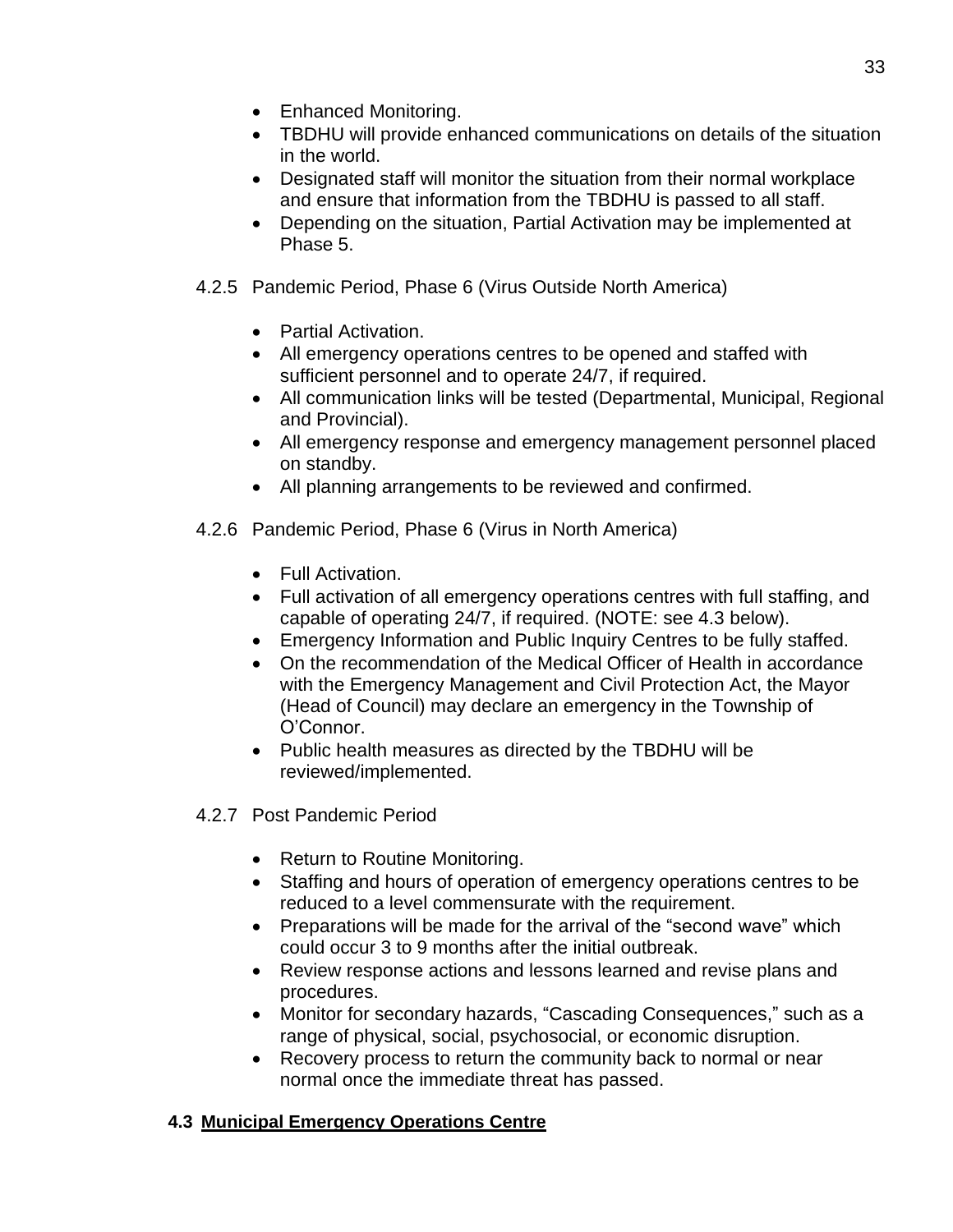- 4.3.1 As noted, the response actions outlined in 4.2 are guidelines for planning purposes and response actions will be confirmed as the pandemic progresses.
- 4.3.2 Given the characteristics of the virus, at some point in the pandemic, it may not be advisable to assemble all required personnel in emergency operations centres. Given the slower developing nature of a health emergency, the frequency of the requirement to meet face-to-face can likely be reduced.
- 4.3.3 The Township's MECG shall have a plan to operate in a decentralized manner. Features will include:
	- the ability of the Control Group to conduct meetings via teleconference.
	- staff in the emergency operations centre to answer and reroute telephone calls.
	- minimal administrative staff at the MEOC to process faxes, record, and issue minutes, etc.
	- emergency operations centre layout to be rearranged if possible, to facilitate social distancing of a minimum of 2 metres.
	- strict cleaning and sanitizing procedures for phones, computer, fax machines and workspaces.
- 4.3.4 At Full Activation response, the Municipal Emergency Operations Centre will establish a daily "Operational Cycle" for meetings, briefings, situation reports and media releases in conjunction with the Emergency Operations Centre and TBDHU.

## **4.4 Declaration of an Emergency**

As the virus spreads and essential services are threatened (Pandemic Period, Phase 6), the Mayor will consider the declaration of an emergency for the Township of O'Connor. The timing is flexible and will depend on the effects to essential services provided by the Township and to the health care system. Advice on the timing of the declaration of a Municipal Emergency will be provided by the Medical Officer of Health via the Regional Chair.

## **4.5 Personnel Administration**

- 4.5.1 Succession Planning: All Departments will have a succession plan in the event of absenteeism by key decision makers. Lists will be prepared and shared with other stakeholders at Phase 6.
- 4.5.2 Staffing for Essential Services: As the pandemic develops in the Municipality, Priority 1 Municipal Services, as well as other essential services must be maintained. Each Department and essential service organization is responsible for maintaining those identified services using their own resources first. If there is difficulty meeting the staffing or other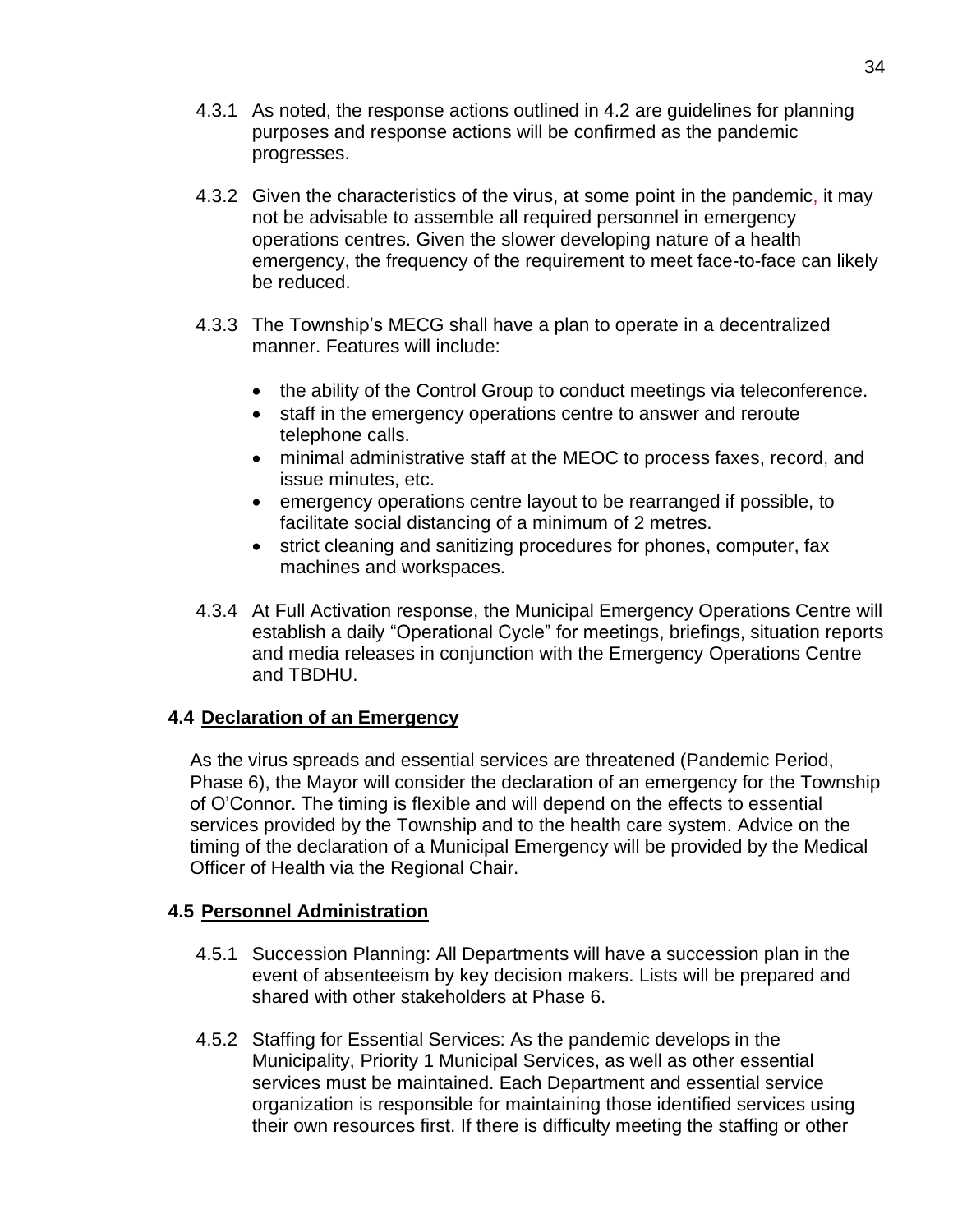resource requirements, organizations will work through the MEOC for assistance.

- 4.5.3 Attendance Reporting: At Pandemic Period, Phase 6 (Virus in North America), all Departments will report on staff status and the effect on the delivery of Priority 1 functions to the Clerk-Treasurer.
- 4.5.4 Volunteer Management: As the pandemic spreads, there may be individuals or groups who are able and capable of volunteering to provide assistance where needed. Administration will be tasked as the initial point of contact for all volunteers. The Department will record name, address, phone number, as well as any specialty experience. Administration will then forward the names of volunteers to any department or agency in need of assistance. (Note: Those who have been ill with the pandemic strain and recover will be immune to further infection from that strain).
- 4.5.5 Municipal Employee Reassignment: During a declared emergency, a by-law designates all Municipal employees as emergency workers. They may be called out and assigned responsibilities to assist in the implementation of the Emergency Plan. Administration will maintain a list of those employees not working in Priority 1 essential services and who may be available to provide assistance elsewhere in the Township. These employees will not be utilized in any high-risk environment.
- 4.5.6 Employee Special Arrangements: In order, to ensure as high an employee turnout as possible throughout a pandemic, especially for those services deemed essential, special arrangements may be required.
- 4.5.7 Employee Non-Medical Support: In conjunction with attendance reporting, each Department will contact those absent and determine any non-medical assistance that may be provided to those who may be ill. Support may include pickup and delivery of food and other household items.

#### **5. SUMMARY**

The ability to prioritize, delegate and find creative solutions will be the responsibility of every employee, volunteers, and Council member. Council must provide provisions for department heads to act on their own in an emergency and, if necessary, provide the power to purchase equipment or supplies outside of the established budget. It is the responsibility of each employee, volunteer, and Council member to keep detailed logs of expenditures and decisions for due diligence purposes. All emergency purchases must have receipts turned into the Municipal Office in case the Township will be provided with the opportunity to apply for funding.

Public health measures that have been determined by the TBDHU will be implemented and enforced by municipal employees and volunteers. Residents of O'Connor will be provided with information on updates on the pandemic through the Township's website and through the monthly newsletter.